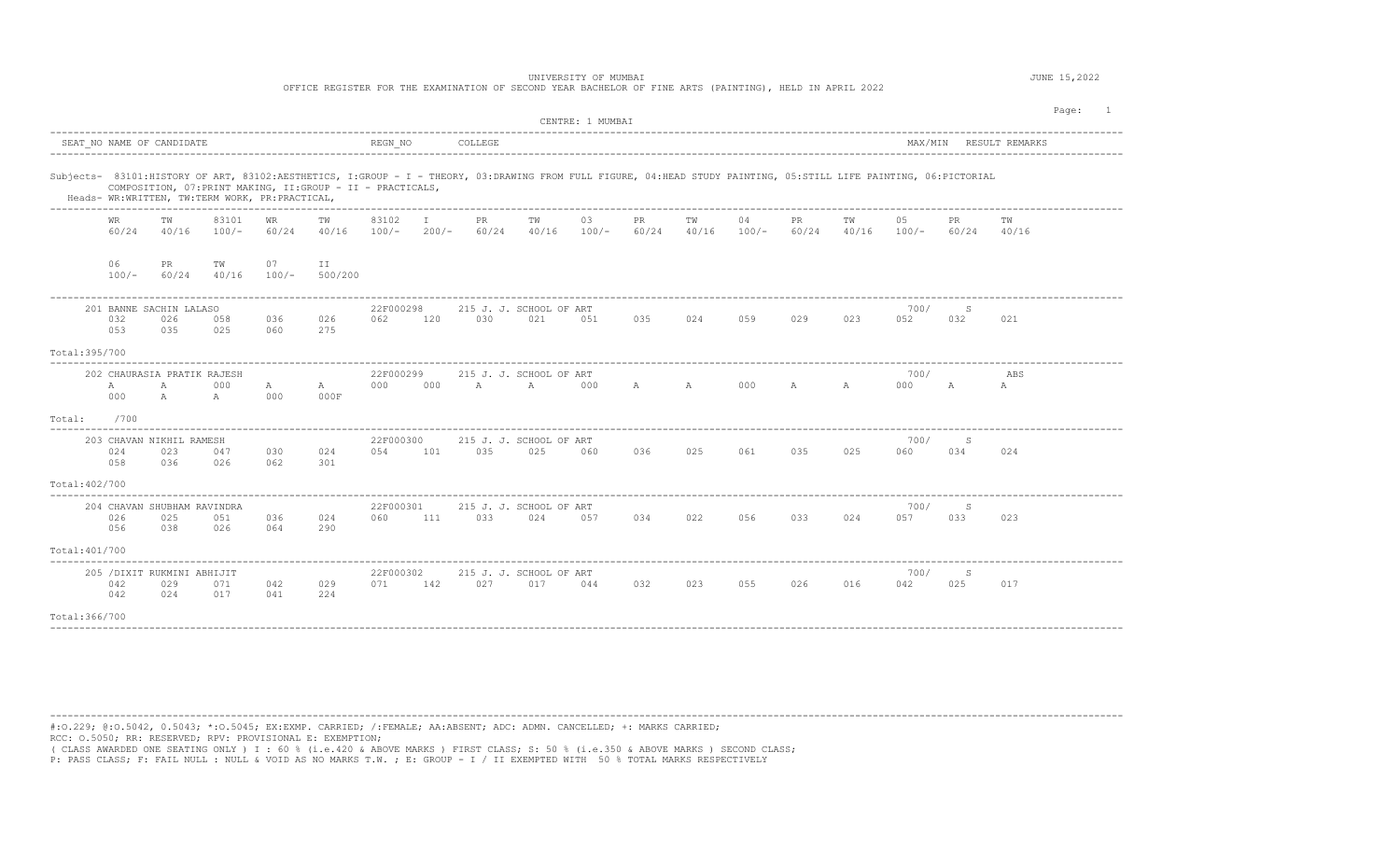OFFICE REGISTER FOR THE EXAMINATION OF SECOND YEAR BACHELOR OF FINE ARTS (PAINTING), HELD IN APRIL 2022

|                |                                          |             |                                                                                                               |               |               |                  |                         |                    |                                                                                                                                                                   | CENTRE: 1 MUMBAI |             |             |               |             |             |               |              |                | Page: |
|----------------|------------------------------------------|-------------|---------------------------------------------------------------------------------------------------------------|---------------|---------------|------------------|-------------------------|--------------------|-------------------------------------------------------------------------------------------------------------------------------------------------------------------|------------------|-------------|-------------|---------------|-------------|-------------|---------------|--------------|----------------|-------|
|                | SEAT NO NAME OF CANDIDATE                |             |                                                                                                               |               |               | REGN NO          |                         | COLLEGE            |                                                                                                                                                                   |                  |             |             |               |             |             | MAX/MIN       |              | RESULT REMARKS |       |
|                |                                          |             | COMPOSITION, 07: PRINT MAKING, II: GROUP - II - PRACTICALS,<br>Heads- WR:WRITTEN, TW:TERM WORK, PR:PRACTICAL, |               |               |                  |                         |                    | Subjects- 83101:HISTORY OF ART, 83102:AESTHETICS, I:GROUP - I - THEORY, 03:DRAWING FROM FULL FIGURE, 04:HEAD STUDY PAINTING, 05:STILL LIFE PAINTING, 06:PICTORIAL |                  |             |             |               |             |             |               |              |                |       |
|                | <b>WR</b><br>60/24                       | TW<br>40/16 | 83101<br>$100/-$                                                                                              | WR<br>60/24   | TW<br>40/16   | 83102<br>$100/-$ | $\mathbb{I}$<br>$200/-$ | <b>PR</b><br>60/24 | TW<br>40/16                                                                                                                                                       | 03<br>$100/-$    | PR<br>60/24 | TW<br>40/16 | 04<br>$100/-$ | PR<br>60/24 | TW<br>40/16 | 05<br>$100/-$ | PR.<br>60/24 | TW<br>40/16    |       |
|                | 06<br>$100/-$                            | PR<br>60/24 | TW<br>40/16                                                                                                   | 07<br>$100/-$ | II<br>500/200 |                  |                         |                    |                                                                                                                                                                   |                  |             |             |               |             |             |               |              |                |       |
|                | 029<br>058                               | 026<br>034  | 206 DONGARE NISHANT RATNAKAR<br>055<br>024                                                                    | 033<br>058    | 025<br>288    | 22F000303<br>058 | 113                     | 034                | 215 J. J. SCHOOL OF ART<br>024                                                                                                                                    | 058              | 034         | 024         | 058           | 033         | 023         | 700/<br>056   | S<br>034     | 024            |       |
| Total: 401/700 |                                          |             |                                                                                                               |               |               |                  |                         |                    |                                                                                                                                                                   |                  |             |             |               |             |             |               |              |                |       |
|                | 207 GARANDE PAWAN ANGADRAO<br>030<br>049 | 028<br>036  | 058<br>025                                                                                                    | 027<br>061    | 024<br>282    | 22F000304<br>051 | 109                     | 033                | 215 J. J. SCHOOL OF ART<br>024                                                                                                                                    | 057              | 035         | 026         | 061           | 037         | 017         | 700/<br>054   | S<br>029     | 020            |       |
| Total: 391/700 |                                          |             |                                                                                                               |               |               |                  |                         |                    |                                                                                                                                                                   |                  |             |             |               |             |             |               |              |                |       |
|                | 029<br>056                               | 024<br>035  | 208 HINDLEKAR AJINKYA PRADEEP<br>053<br>026                                                                   | 035<br>061    | 021<br>290    | 22F000305<br>056 | 109                     | 035                | 215 J. J. SCHOOL OF ART<br>025                                                                                                                                    | 060              | 032         | 025         | 057           | 032         | 024         | 700/<br>056   | S<br>034     | 022            |       |
| Total: 399/700 |                                          |             |                                                                                                               |               |               |                  |                         |                    |                                                                                                                                                                   |                  |             |             |               |             |             |               |              |                |       |
|                | 209 / JADHAV SAKSHI PRAMOD<br>025<br>044 | 027<br>032  | 052<br>025                                                                                                    | 030<br>057    | 026<br>256    | 22F000306<br>056 | 108                     | 030                | 215 J. J. SCHOOL OF ART<br>023                                                                                                                                    | 053              | 029         | 021         | 050           | 029         | 023         | 700/<br>052   | S<br>025     | 019            |       |
| Total: 364/700 |                                          |             |                                                                                                               |               |               |                  |                         |                    |                                                                                                                                                                   |                  |             |             |               |             |             |               |              |                |       |
|                | 030<br>052                               | 023<br>038  | 210 KANHERE PRATHAMESH SHIRKANT<br>053<br>027                                                                 | 031<br>065    | 026<br>276    | 22F000307<br>057 | 110                     | 029                | 215 J. J. SCHOOL OF ART<br>023                                                                                                                                    | 052              | 032         | 022         | 054           | 030         | 023         | 700/<br>053   | S<br>032     | 020            |       |
| Total: 386/700 |                                          |             |                                                                                                               |               |               |                  |                         |                    |                                                                                                                                                                   |                  |             |             |               |             |             |               |              |                |       |

----------------------------------------------------------------------------------------------------------------------------------------------------------------------------------------

#:O.229; @:O.5042, 0.5043; \*:O.5045; EX:EXMP. CARRIED; /:FEMALE; AA:ABSENT; ADC: ADMN. CANCELLED; +: MARKS CARRIED; RCC: O.5050; RR: RESERVED; RPV: PROVISIONAL E: EXEMPTION;

( CLASS AWARDED ONE SEATING ONLY ) I : 60 % (i.e.420 & ABOVE MARKS ) FIRST CLASS; S: 50 % (i.e.350 & ABOVE MARKS ) SECOND CLASS;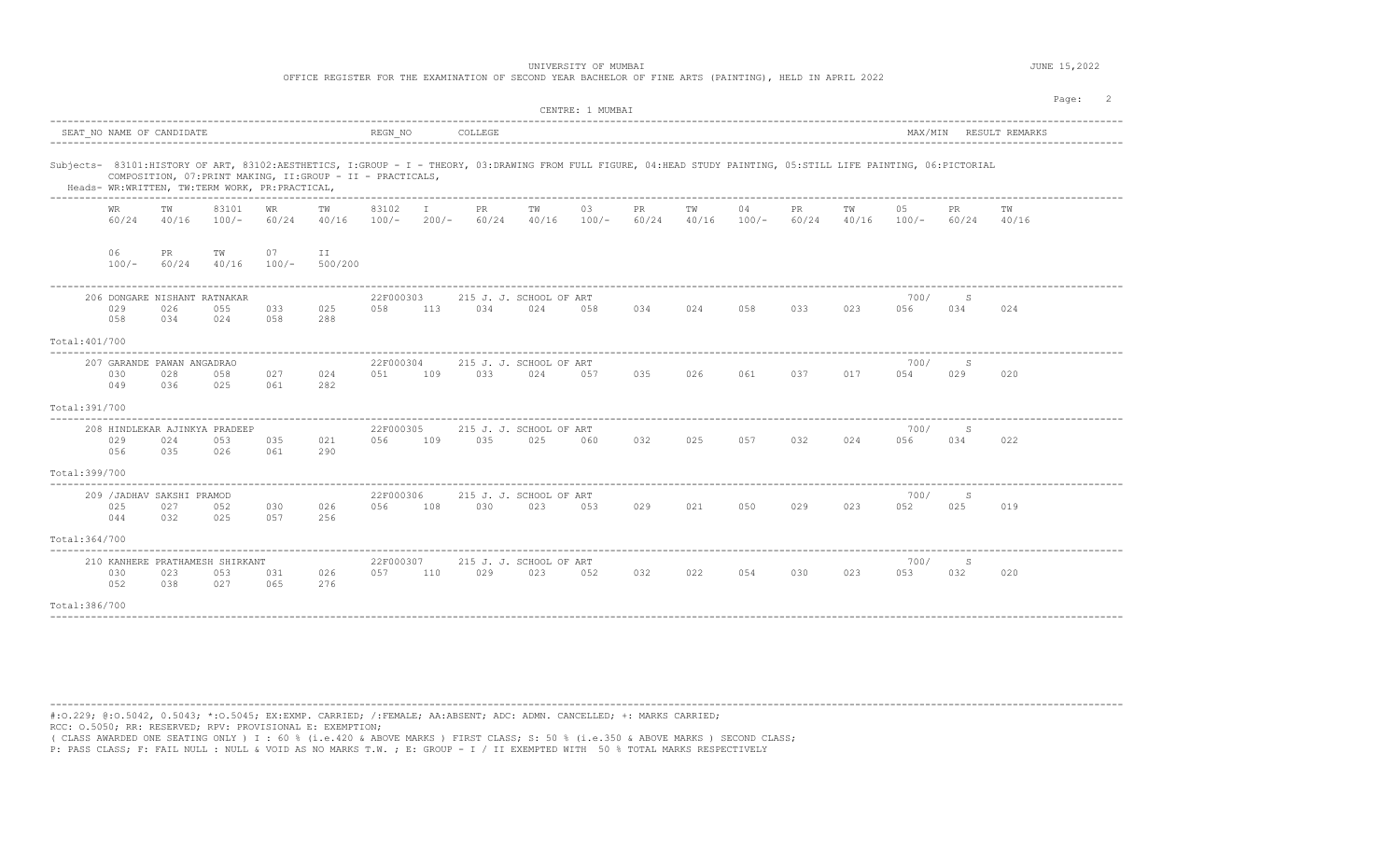OFFICE REGISTER FOR THE EXAMINATION OF SECOND YEAR BACHELOR OF FINE ARTS (PAINTING), HELD IN APRIL 2022

|                                                                                                                                                                                                                     |                              |                     |               |                                                             |                  |                         |             |                                | CENTRE: 1 MUMBAI |              |              |               |                    |             |               |                         | Page:                  |  |
|---------------------------------------------------------------------------------------------------------------------------------------------------------------------------------------------------------------------|------------------------------|---------------------|---------------|-------------------------------------------------------------|------------------|-------------------------|-------------|--------------------------------|------------------|--------------|--------------|---------------|--------------------|-------------|---------------|-------------------------|------------------------|--|
| SEAT NO NAME OF CANDIDATE                                                                                                                                                                                           |                              |                     |               |                                                             | REGN NO          |                         | COLLEGE     |                                |                  |              |              |               |                    |             |               |                         | MAX/MIN RESULT REMARKS |  |
| Subjects- 83101:HISTORY OF ART, 83102:AESTHETICS, I:GROUP - I - THEORY, 03:DRAWING FROM FULL FIGURE, 04:HEAD STUDY PAINTING, 05:STILL LIFE PAINTING, 06:PICTORIAL<br>Heads- WR:WRITTEN, TW:TERM WORK, PR:PRACTICAL, |                              |                     |               | COMPOSITION, 07: PRINT MAKING, II: GROUP - II - PRACTICALS, |                  |                         |             |                                |                  |              |              |               |                    |             |               |                         |                        |  |
| WR<br>60/24                                                                                                                                                                                                         | TW<br>40/16                  | 83101<br>$100/-$    | WR<br>60/24   | TW<br>40/16                                                 | 83102<br>$100/-$ | $\mathbf{I}$<br>$200/-$ | PR<br>60/24 | TW<br>40/16                    | 03<br>$100/-$    | PR<br>60/24  | TW<br>40/16  | 04<br>$100/-$ | <b>PR</b><br>60/24 | TW<br>40/16 | 05<br>$100/-$ | PR<br>60/24             | TW<br>40/16            |  |
| 06<br>$100/-$                                                                                                                                                                                                       | PR<br>60/24                  | TW<br>40/16         | 07<br>$100/-$ | II.<br>500/200                                              |                  |                         |             |                                |                  |              |              |               |                    |             |               |                         |                        |  |
| 211 KARALKAR TAPAN PRAMOD<br>029<br>065                                                                                                                                                                             | 028<br>036                   | 057<br>026          | 033<br>062    | 024<br>292                                                  | 22F000308<br>057 | 114                     | 034         | 215 J. J. SCHOOL OF ART<br>024 | 058              | 035          | 025          | 060           | 024                | 023         | 700/<br>047   | S<br>042                | 023                    |  |
| Total: 406/700                                                                                                                                                                                                      |                              |                     |               |                                                             |                  |                         |             |                                |                  |              |              |               |                    |             |               |                         |                        |  |
| 212 KATKAR SHASHIKANT SUDHAKAR<br>044<br>057                                                                                                                                                                        | 029<br>040                   | 073<br>026          | 046<br>066    | 030<br>296                                                  | 22F000309<br>076 | 149                     | 034         | 215 J. J. SCHOOL OF ART<br>024 | 058              | 033          | 023          | 056           | 034                | 025         | 700/<br>059   | 033                     | 024                    |  |
| Total: 445/700                                                                                                                                                                                                      |                              |                     |               |                                                             |                  |                         |             |                                |                  |              |              |               |                    |             |               |                         |                        |  |
| 213 KHAMKAR SAMBHAJI ASARAM<br>024<br>043                                                                                                                                                                           | 016<br>028                   | 040<br>022          | 024<br>050    | 016<br>226                                                  | 22F000310<br>040 | 080                     | 025         | 215 J. J. SCHOOL OF ART<br>017 | 042              | 025          | 022          | 047           | 024                | 020         | 700/<br>044   | $\, {\mathbb P}$<br>025 | 018                    |  |
| Total: 306/700                                                                                                                                                                                                      |                              |                     |               |                                                             |                  |                         |             |                                |                  |              |              |               |                    |             |               |                         |                        |  |
| 214 KHAPARE ASHWIN SURESH<br>029<br>054                                                                                                                                                                             | 029<br>039                   | 058<br>026          | 028<br>065    | 025<br>306                                                  | 22F000311<br>053 | 111                     | 040         | 215 J. J. SCHOOL OF ART<br>024 | 064              | 036          | 025          | 061           | 036                | 026         | 700/<br>062   | Ι.<br>030               | 024                    |  |
| Total: 41703.00/700                                                                                                                                                                                                 |                              |                     |               |                                                             |                  |                         |             |                                |                  |              |              |               |                    |             |               |                         |                        |  |
| 215 KUMBHARE TUSHAR PRAKASH<br>Α<br>000                                                                                                                                                                             | $\mathbb{A}$<br>$\mathbb{A}$ | 000<br>$\mathbb{A}$ | A<br>000      | $\mathbb A$<br>000F                                         | 22F000312<br>000 | 000                     | A           | 215 J. J. SCHOOL OF ART<br>A   | 000              | $\mathbb{A}$ | $\mathbb{A}$ | 000           | A                  | A           | 700/<br>000   | A                       | ABS<br>А               |  |
| Total:<br>/700                                                                                                                                                                                                      |                              |                     |               |                                                             |                  |                         |             |                                |                  |              |              |               |                    |             |               |                         |                        |  |

----------------------------------------------------------------------------------------------------------------------------------------------------------------------------------------

#:O.229; @:O.5042, 0.5043; \*:O.5045; EX:EXMP. CARRIED; /:FEMALE; AA:ABSENT; ADC: ADMN. CANCELLED; +: MARKS CARRIED; RCC: O.5050; RR: RESERVED; RPV: PROVISIONAL E: EXEMPTION;

( CLASS AWARDED ONE SEATING ONLY ) I : 60 % (i.e.420 & ABOVE MARKS ) FIRST CLASS; S: 50 % (i.e.350 & ABOVE MARKS ) SECOND CLASS;<br>P: PASS CLASS; F: FAIL NULL : NULL & VOID AS NO MARKS T.W. ; E: GROUP - I / II EXEMPTED WITH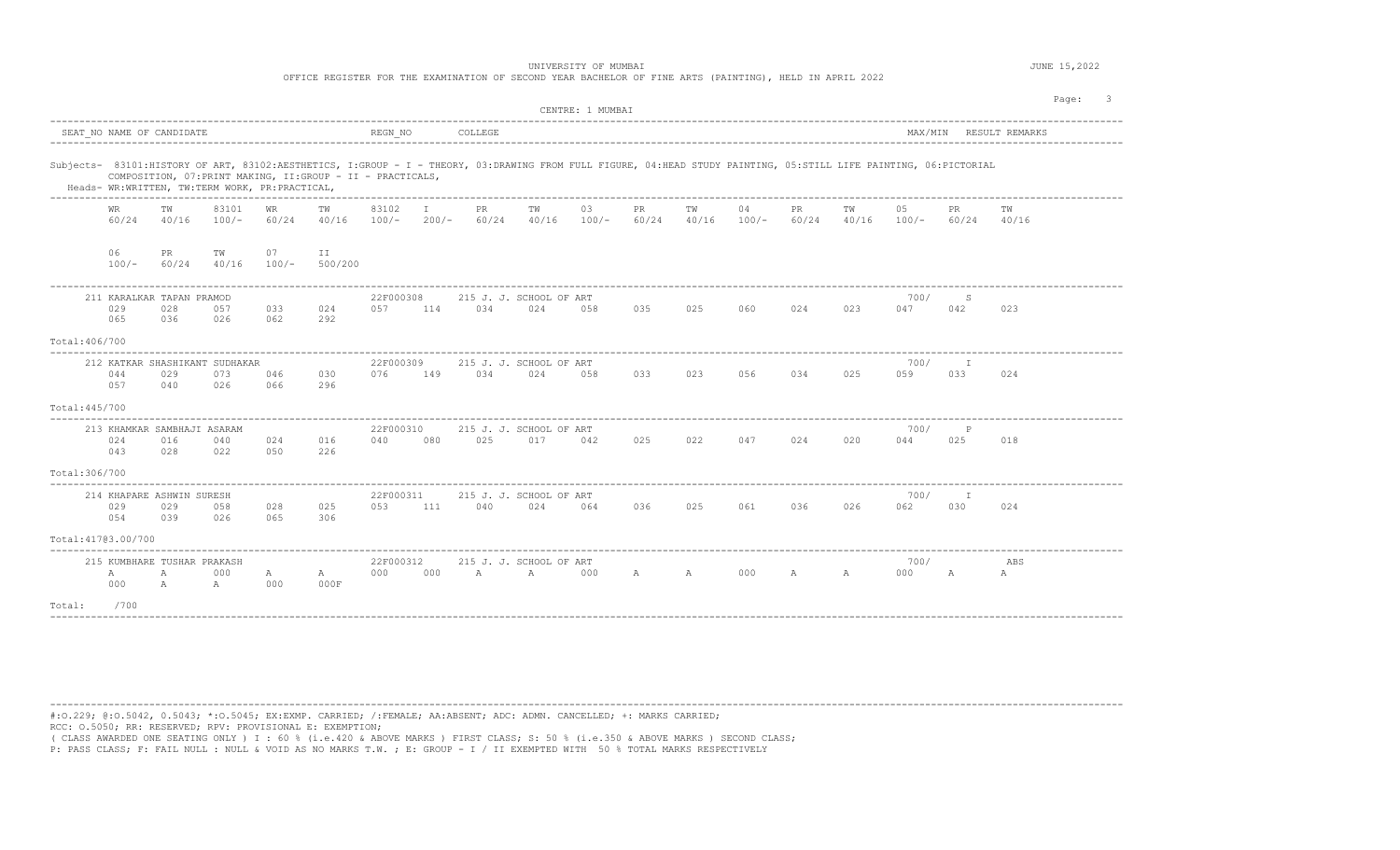OFFICE REGISTER FOR THE EXAMINATION OF SECOND YEAR BACHELOR OF FINE ARTS (PAINTING), HELD IN APRIL 2022

|                |                    |                                           |                                                |               |                                                             |                  |               |              |                                                                                                                                                                   | CENTRE: 1 MUMBAI |              |             |               |              |             |               |              |                        | Page: |
|----------------|--------------------|-------------------------------------------|------------------------------------------------|---------------|-------------------------------------------------------------|------------------|---------------|--------------|-------------------------------------------------------------------------------------------------------------------------------------------------------------------|------------------|--------------|-------------|---------------|--------------|-------------|---------------|--------------|------------------------|-------|
|                |                    | SEAT NO NAME OF CANDIDATE                 |                                                |               |                                                             | REGN NO          |               | COLLEGE      |                                                                                                                                                                   |                  |              |             |               |              |             |               |              | MAX/MIN RESULT REMARKS |       |
|                |                    |                                           | Heads- WR:WRITTEN, TW:TERM WORK, PR:PRACTICAL, |               | COMPOSITION, 07: PRINT MAKING, II: GROUP - II - PRACTICALS, |                  |               |              | Subjects- 83101:HISTORY OF ART, 83102:AESTHETICS, I:GROUP - I - THEORY, 03:DRAWING FROM FULL FIGURE, 04:HEAD STUDY PAINTING, 05:STILL LIFE PAINTING, 06:PICTORIAL |                  |              |             |               |              |             |               |              |                        |       |
|                | <b>WR</b><br>60/24 | TW<br>40/16                               | 83101<br>$100/-$                               | WR.<br>60/24  | TW<br>40/16                                                 | 83102<br>$100/-$ | Т.<br>$200/-$ | PR.<br>60/24 | TW<br>40/16                                                                                                                                                       | 03<br>$100/-$    | PR.<br>60/24 | TW<br>40/16 | 04<br>$100/-$ | PR.<br>60/24 | TW<br>40/16 | 05<br>$100/-$ | PR.<br>60/24 | TW<br>40/16            |       |
|                | 06<br>$100/-$      | PR<br>60/24                               | TW<br>40/16                                    | 07<br>$100/-$ | ΙI<br>500/200                                               |                  |               |              |                                                                                                                                                                   |                  |              |             |               |              |             |               |              |                        |       |
|                | 025<br>047         | 216 LAVHE DHANANJAY BHAGWAN<br>025<br>033 | 050<br>019                                     | 024<br>052    | 022<br>262                                                  | 22F000313<br>046 | 096           | 033          | 215 J. J. SCHOOL OF ART<br>022                                                                                                                                    | 055              | 031          | 021         | 052           | 033          | 023         | 700/<br>056   | S<br>028     | 019                    |       |
| Total: 358/700 |                    |                                           |                                                |               |                                                             |                  |               |              |                                                                                                                                                                   |                  |              |             |               |              |             |               |              |                        |       |
|                | 044<br>058         | 217 / MAHADIK GAURI RAJESH<br>031<br>030  | 075<br>025                                     | 042<br>055    | 031<br>294                                                  | 22F000314<br>073 | 148           | 036          | 215 J. J. SCHOOL OF ART<br>024                                                                                                                                    | 060              | 035          | 025         | 060           | 036          | 025         | 700/<br>061   | 035          | 023                    |       |
| Total: 442/700 |                    |                                           |                                                |               |                                                             |                  |               |              |                                                                                                                                                                   |                  |              |             |               |              |             |               |              |                        |       |
|                | 032<br>051         | 218 MAKODE PRATIK VIJAYRAO<br>023<br>028  | 055<br>022                                     | 034<br>050    | 025<br>238                                                  | 22F000315<br>059 | 114           | 024          | 215 J. J. SCHOOL OF ART<br>022                                                                                                                                    | 046              | 024          | 021         | 045           | 025          | 021         | 700/<br>046   | S<br>030     | 021                    |       |
| Total: 352/700 |                    |                                           |                                                |               |                                                             |                  |               |              |                                                                                                                                                                   |                  |              |             |               |              |             |               |              |                        |       |
|                | 041<br>053         | 219 / MALI RENUKA SHIVANAND<br>026<br>033 | 067<br>025                                     | 042<br>058    | 025<br>261                                                  | 22F000316<br>067 | 134           | 029          | 215 J. J. SCHOOL OF ART<br>022                                                                                                                                    | 051              | 028          | 022         | 050           | 028          | 021         | 700/<br>049   | S<br>030     | 023                    |       |
| Total:395/700  |                    |                                           |                                                |               |                                                             |                  |               |              |                                                                                                                                                                   |                  |              |             |               |              |             |               |              |                        |       |
|                | 048<br>051         | 220 / MANE ANISHA AJAY<br>028<br>036      | 076<br>025                                     | 048<br>061    | 026<br>261                                                  | 22F000297<br>074 | 150           | 028          | 215 J. J. SCHOOL OF ART<br>019                                                                                                                                    | 047              | 030          | 022         | 052           | 030          | 020         | 700/<br>050   | S<br>032     | 019                    |       |
| Total: 411/700 |                    |                                           |                                                |               |                                                             |                  |               |              |                                                                                                                                                                   |                  |              |             |               |              |             |               |              |                        |       |

----------------------------------------------------------------------------------------------------------------------------------------------------------------------------------------

#:O.229; @:O.5042, 0.5043; \*:O.5045; EX:EXMP. CARRIED; /:FEMALE; AA:ABSENT; ADC: ADMN. CANCELLED; +: MARKS CARRIED; RCC: O.5050; RR: RESERVED; RPV: PROVISIONAL E: EXEMPTION;

( CLASS AWARDED ONE SEATING ONLY ) I : 60 % (i.e.420 & ABOVE MARKS ) FIRST CLASS; S: 50 % (i.e.350 & ABOVE MARKS ) SECOND CLASS;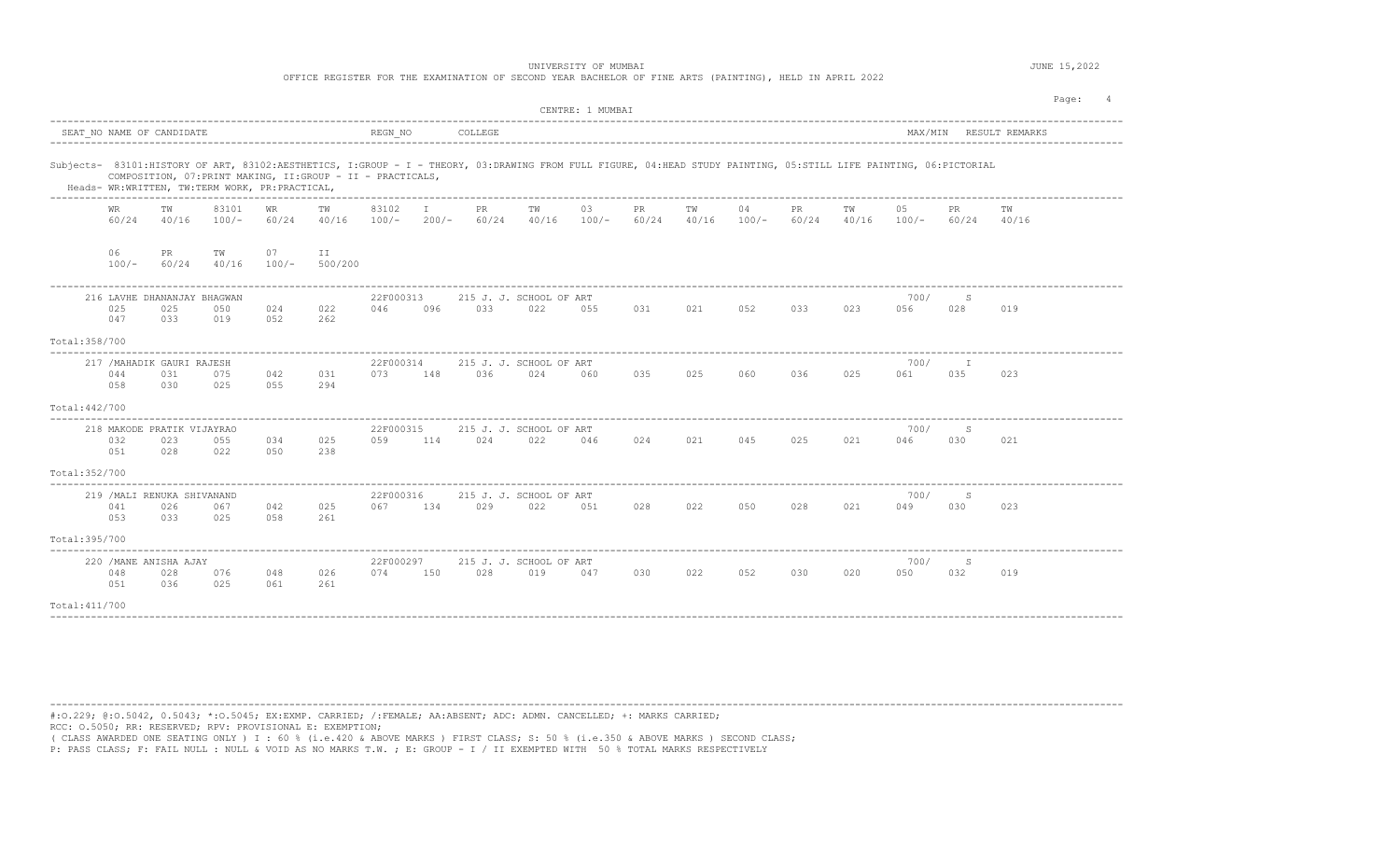OFFICE REGISTER FOR THE EXAMINATION OF SECOND YEAR BACHELOR OF FINE ARTS (PAINTING), HELD IN APRIL 2022

|                     |               |                                             |                                                       |               |                                                                                                                                                                                                                                  |                  |         |              |                                | CENTRE: 1 MUMBAI |              |             |               |                    |             |                |               |                        | Page: |
|---------------------|---------------|---------------------------------------------|-------------------------------------------------------|---------------|----------------------------------------------------------------------------------------------------------------------------------------------------------------------------------------------------------------------------------|------------------|---------|--------------|--------------------------------|------------------|--------------|-------------|---------------|--------------------|-------------|----------------|---------------|------------------------|-------|
|                     |               | SEAT NO NAME OF CANDIDATE                   |                                                       |               |                                                                                                                                                                                                                                  | REGN NO          |         | COLLEGE      |                                |                  |              |             |               |                    |             |                |               | MAX/MIN RESULT REMARKS |       |
|                     |               |                                             | Heads- WR:WRITTEN, TW:TERM WORK, PR:PRACTICAL,        |               | Subjects- 83101:HISTORY OF ART, 83102:AESTHETICS, I:GROUP - I - THEORY, 03:DRAWING FROM FULL FIGURE, 04:HEAD STUDY PAINTING, 05:STILL LIFE PAINTING, 06:PICTORIAL<br>COMPOSITION, 07: PRINT MAKING, II: GROUP - II - PRACTICALS, |                  |         |              |                                |                  |              |             |               |                    |             |                |               |                        |       |
|                     | WR.<br>60/24  | TW<br>40/16                                 | ---------------------------------<br>83101<br>$100/-$ | WR.<br>60/24  | TW<br>40/16                                                                                                                                                                                                                      | 83102<br>$100/-$ | $200/-$ | PR.<br>60/24 | тw<br>40/16                    | 03<br>$100/-$    | PR.<br>60/24 | TW<br>40/16 | 04<br>$100/-$ | <b>PR</b><br>60/24 | TW<br>40/16 | 0.5<br>$100/-$ | PR.<br>60/24  | тw<br>40/16            |       |
|                     | 06<br>$100/-$ | PR<br>60/24                                 | TW<br>40/16                                           | 07<br>$100/-$ | ΙI<br>500/200                                                                                                                                                                                                                    |                  |         |              |                                |                  |              |             |               |                    |             |                |               |                        |       |
|                     | 042<br>053    | 030<br>035                                  | 221 / MANGAONKAR MANASI CHANDRAKANT<br>072<br>024     | 041<br>0.59   | 027<br>277                                                                                                                                                                                                                       | 22F000317<br>068 | 140     | 030          | 215 J. J. SCHOOL OF ART<br>021 | 051              | 034          | 024         | 058           | 033                | 023         | 700/<br>056    | I<br>032      | 021                    |       |
| Total: 41703.00/700 |               |                                             |                                                       |               |                                                                                                                                                                                                                                  |                  |         |              |                                |                  |              |             |               |                    |             |                |               |                        |       |
|                     | 036<br>056    | 222 / MANOLE RAJNANDINI ARUN<br>028<br>034  | 064<br>024                                            | 037<br>058    | 028<br>266                                                                                                                                                                                                                       | 22F000318<br>065 | 129     | 030          | 215 J. J. SCHOOL OF ART<br>021 | 051              | 029          | 019         | 048           | 031                | 022         | 700/<br>053    | S<br>034      | 022                    |       |
| Total: 395/700      |               |                                             |                                                       |               |                                                                                                                                                                                                                                  |                  |         |              |                                |                  |              |             |               |                    |             |                |               |                        |       |
|                     | 038<br>042    | 223 / MERVEKAR YASHADA SANJAY<br>026<br>031 | 064<br>025                                            | 039<br>056    | 029<br>254                                                                                                                                                                                                                       | 22F000319<br>068 | 132     | 031          | 215 J. J. SCHOOL OF ART<br>020 | 051              | 032          | 023         | 055           | 030                | 020         | 700/<br>050    | S<br>025      | 017                    |       |
| Total:386/700       |               |                                             |                                                       |               |                                                                                                                                                                                                                                  |                  |         |              |                                |                  |              |             |               |                    |             |                |               |                        |       |
|                     | 033<br>065    | 224 MOHITE OMKAR VISHWAS<br>023<br>039      | 056<br>026                                            | 032<br>065    | 021<br>319                                                                                                                                                                                                                       | 22F000320<br>053 | 109     | 040          | 215 J. J. SCHOOL OF ART<br>023 | 063              | 038          | 025         | 063           | 039                | 024         | 700/<br>063    | $\top$<br>039 | 026                    |       |
| Total: 428/700      |               |                                             |                                                       |               |                                                                                                                                                                                                                                  |                  |         |              |                                |                  |              |             |               |                    |             |                |               |                        |       |
| Total: 408/700      | 035<br>052    | 225 /MUJAWAR FIZA ASLAM<br>030<br>041       | 065<br>026                                            | 036<br>067    | 029<br>278                                                                                                                                                                                                                       | 22F000321<br>065 | 130     | 032          | 215 J. J. SCHOOL OF ART<br>022 | 054              | 030          | 022         | 052           | 028                | 025         | 700/<br>053    | S<br>030      | 022                    |       |

----------------------------------------------------------------------------------------------------------------------------------------------------------------------------------------

----------------------------------------------------------------------------------------------------------------------------------------------------------------------------------------

#:O.229; @:O.5042, 0.5043; \*:O.5045; EX:EXMP. CARRIED; /:FEMALE; AA:ABSENT; ADC: ADMN. CANCELLED; +: MARKS CARRIED; RCC: O.5050; RR: RESERVED; RPV: PROVISIONAL E: EXEMPTION;

( CLASS AWARDED ONE SEATING ONLY ) I : 60 % (i.e.420 & ABOVE MARKS ) FIRST CLASS; S: 50 % (i.e.350 & ABOVE MARKS ) SECOND CLASS;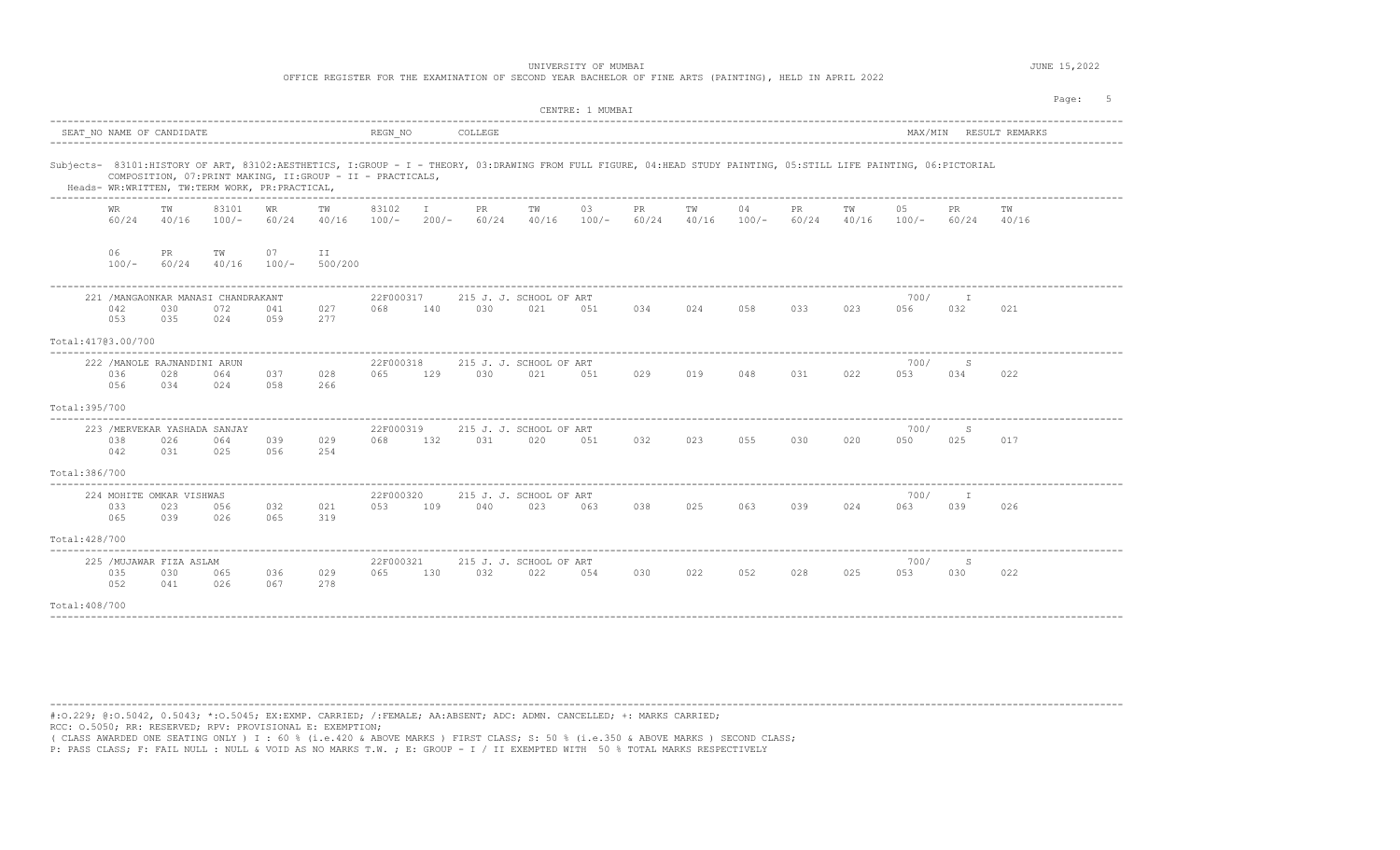OFFICE REGISTER FOR THE EXAMINATION OF SECOND YEAR BACHELOR OF FINE ARTS (PAINTING), HELD IN APRIL 2022

|                |                                   |                                         |                                                |                    |                                                             |                  |         |             |                                                                                                                                                                   | CENTRE: 1 MUMBAI |                      |             |               |             |             |               |                     |                        | Page: |
|----------------|-----------------------------------|-----------------------------------------|------------------------------------------------|--------------------|-------------------------------------------------------------|------------------|---------|-------------|-------------------------------------------------------------------------------------------------------------------------------------------------------------------|------------------|----------------------|-------------|---------------|-------------|-------------|---------------|---------------------|------------------------|-------|
|                |                                   | SEAT NO NAME OF CANDIDATE               |                                                |                    |                                                             | REGN NO          |         | COLLEGE     |                                                                                                                                                                   |                  |                      |             |               |             |             |               |                     | MAX/MIN RESULT REMARKS |       |
|                |                                   |                                         | Heads- WR:WRITTEN, TW:TERM WORK, PR:PRACTICAL, |                    | COMPOSITION, 07: PRINT MAKING, II: GROUP - II - PRACTICALS, |                  |         |             | Subjects- 83101:HISTORY OF ART, 83102:AESTHETICS, I:GROUP - I - THEORY, 03:DRAWING FROM FULL FIGURE, 04:HEAD STUDY PAINTING, 05:STILL LIFE PAINTING, 06:PICTORIAL |                  |                      |             |               |             |             |               |                     |                        |       |
|                | WR<br>60/24                       | тw<br>40/16                             | 83101<br>$100/-$                               | <b>WR</b><br>60/24 | TW<br>40/16                                                 | 83102<br>$100/-$ | $200/-$ | PR<br>60/24 | TW<br>40/16                                                                                                                                                       | 03<br>$100/-$    | $_{\rm PR}$<br>60/24 | TW<br>40/16 | 04<br>$100/-$ | PR<br>60/24 | ТW<br>40/16 | 05<br>$100/-$ | PR<br>60/24         | ТW<br>40/16            |       |
|                | 06<br>$100/-$                     | PR.<br>60/24                            | ΤW<br>40/16                                    | 07<br>$100/-$      | ΙI<br>500/200                                               |                  |         |             |                                                                                                                                                                   |                  |                      |             |               |             |             |               |                     |                        |       |
|                | 037<br>051                        | 226 PAHADAN VIVEK VINOD<br>028<br>033   | 065<br>023                                     | 037<br>056         | 023<br>283                                                  | 22F000322<br>060 | 125     | 033         | 215 J. J. SCHOOL OF ART<br>024                                                                                                                                    | 057              | 034                  | 025         | 059           | 035         | 025         | 700/<br>060   | S<br>030            | 021                    |       |
| Total: 408/700 |                                   |                                         |                                                |                    |                                                             |                  |         |             |                                                                                                                                                                   |                  |                      |             |               |             |             |               |                     |                        |       |
|                | 227 / PANDEY VEDIKA<br>026<br>041 | 031<br>024                              | 057<br>016                                     | 025<br>040         | 026<br>206                                                  | 22F000323<br>051 | 108     | 024         | 215 J. J. SCHOOL OF ART<br>017                                                                                                                                    | 041              | 024                  | 017         | 041           | 024         | 019         | 700/<br>043   | $\mathbb{P}$<br>025 | 016                    |       |
| Total: 314/700 |                                   |                                         |                                                |                    |                                                             |                  |         |             |                                                                                                                                                                   |                  |                      |             |               |             |             |               |                     |                        |       |
| Total: 411/700 | 041<br>066                        | 228 / PARAB SAKSHI SANJAY<br>024<br>038 | 065<br>026                                     | 041<br>064         | 024<br>281                                                  | 22F000324<br>065 | 130     | 029         | 215 J. J. SCHOOL OF ART<br>021                                                                                                                                    | 050              | 028                  | 022         | 050           | 027         | 024         | 700/<br>051   | S<br>039            | 027                    |       |
| Total: 432/700 | 034<br>051                        | 023<br>037                              | 229 PIYUSH PANDURANG GHUMATKAR<br>057<br>026   | 035<br>063         | 027<br>313                                                  | 22F000325<br>062 | 119     | 042         | 215 J. J. SCHOOL OF ART<br>023                                                                                                                                    | 065              | 040                  | 024         | 064           | 045         | 025         | 700/<br>070   | T<br>030            | 021                    |       |
| Total: 476/700 | 044<br>070                        | 230 RAUT AJIT SHANKAR<br>029<br>041     | 073<br>023                                     | 045<br>064         | 028<br>330                                                  | 22F000326<br>073 | 146     | 043         | 215 J. J. SCHOOL OF ART<br>026                                                                                                                                    | 069              | 040                  | 023         | 063           | 038         | 026         | 700/<br>064   | I.<br>042           | 028                    |       |

----------------------------------------------------------------------------------------------------------------------------------------------------------------------------------------

#:O.229; @:O.5042, 0.5043; \*:O.5045; EX:EXMP. CARRIED; /:FEMALE; AA:ABSENT; ADC: ADMN. CANCELLED; +: MARKS CARRIED; RCC: O.5050; RR: RESERVED; RPV: PROVISIONAL E: EXEMPTION;

( CLASS AWARDED ONE SEATING ONLY ) I : 60 % (i.e.420 & ABOVE MARKS ) FIRST CLASS; S: 50 % (i.e.350 & ABOVE MARKS ) SECOND CLASS;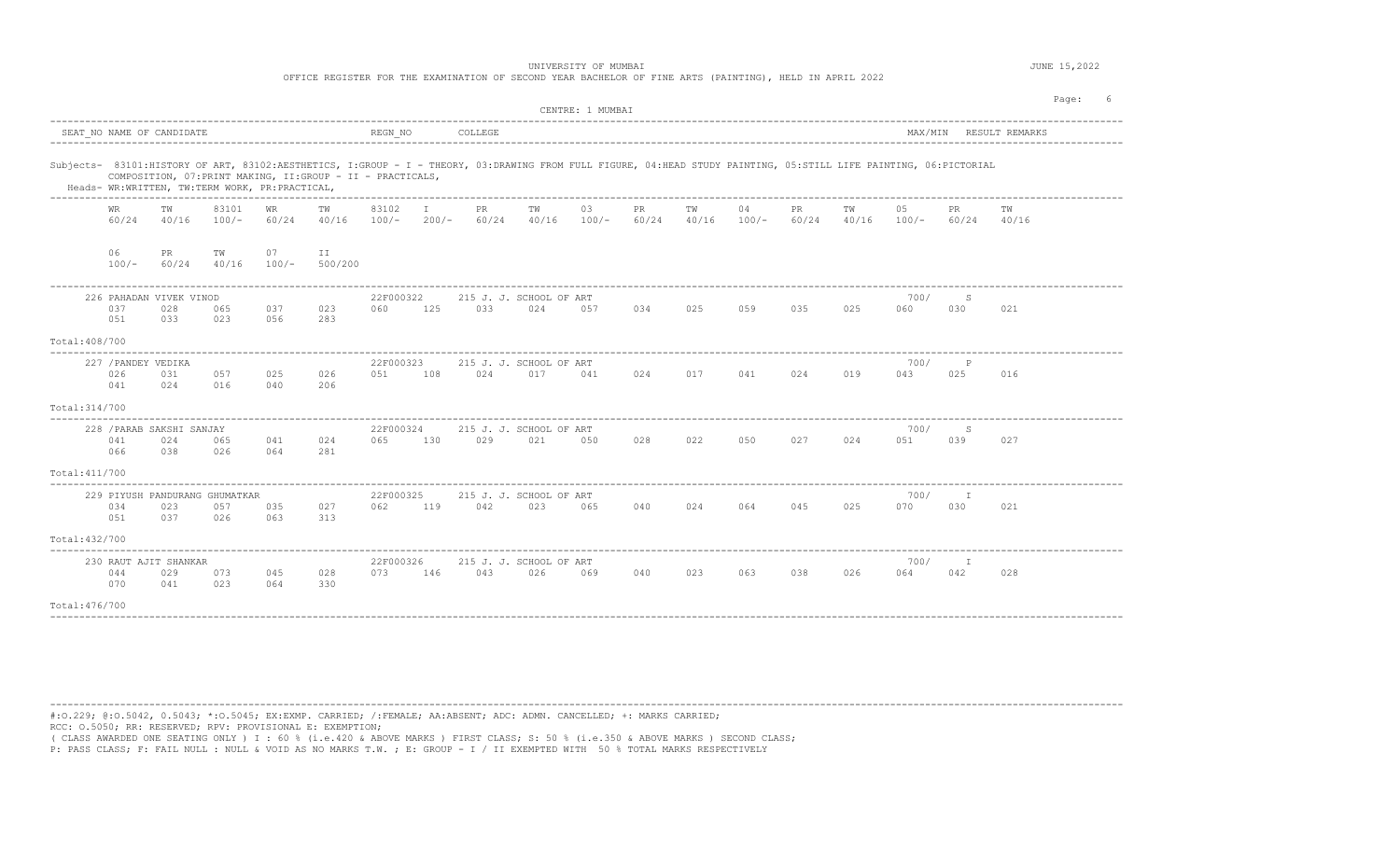OFFICE REGISTER FOR THE EXAMINATION OF SECOND YEAR BACHELOR OF FINE ARTS (PAINTING), HELD IN APRIL 2022

|                     |                                  |                                           |                                                |               |                                                                                                                                                                                                                                  |                  |         |              |                                | CENTRE: 1 MUMBAI |             |             |               |             |             |               |              | Page:          |  |
|---------------------|----------------------------------|-------------------------------------------|------------------------------------------------|---------------|----------------------------------------------------------------------------------------------------------------------------------------------------------------------------------------------------------------------------------|------------------|---------|--------------|--------------------------------|------------------|-------------|-------------|---------------|-------------|-------------|---------------|--------------|----------------|--|
|                     |                                  | SEAT NO NAME OF CANDIDATE                 |                                                |               |                                                                                                                                                                                                                                  | REGN NO          |         | COLLEGE      |                                |                  |             |             |               |             |             | MAX/MIN       |              | RESULT REMARKS |  |
|                     |                                  |                                           | Heads- WR:WRITTEN, TW:TERM WORK, PR:PRACTICAL, |               | Subjects- 83101:HISTORY OF ART, 83102:AESTHETICS, I:GROUP - I - THEORY, 03:DRAWING FROM FULL FIGURE, 04:HEAD STUDY PAINTING, 05:STILL LIFE PAINTING, 06:PICTORIAL<br>COMPOSITION, 07: PRINT MAKING, II: GROUP - II - PRACTICALS, |                  |         |              |                                |                  |             |             |               |             |             |               |              |                |  |
|                     | WR.<br>60/24                     | тw<br>40/16                               | 83101<br>$100/-$                               | WR.<br>60/24  | тw<br>40/16                                                                                                                                                                                                                      | 83102<br>$100/-$ | $200/-$ | PR.<br>60/24 | TW<br>40/16                    | 03<br>$100/-$    | PR<br>60/24 | TW<br>40/16 | 04<br>$100/-$ | PR<br>60/24 | тw<br>40/16 | 05<br>$100/-$ | PR.<br>60/24 | TW<br>40/16    |  |
|                     | 06<br>$100/-$                    | PR.<br>60/24                              | тw<br>40/16                                    | 07<br>$100/-$ | ΙI<br>500/200                                                                                                                                                                                                                    |                  |         |              |                                |                  |             |             |               |             |             |               |              |                |  |
|                     | 041<br>051                       | 231 RAUT SIDDHESH PRAKASH<br>030<br>034   | 071<br>022                                     | 040<br>056    | 029<br>291                                                                                                                                                                                                                       | 22F000327<br>069 | 140     | 036          | 215 J. J. SCHOOL OF ART<br>023 | 059              | 042         | 021         | 063           | 041         | 021         | 700/<br>062   | 030          | 021            |  |
| Total: 431/700      |                                  |                                           |                                                |               |                                                                                                                                                                                                                                  |                  |         |              |                                |                  |             |             |               |             |             |               |              |                |  |
|                     | 024<br>068                       | 232 SHADAB AMINODDIN KAZI<br>026<br>038   | 050<br>027                                     | 024<br>065    | 024<br>321                                                                                                                                                                                                                       | 22F000328<br>048 | 098     | 040          | 215 J. J. SCHOOL OF ART<br>024 | 064              | 036         | 025         | 061           | 040         | 023         | 700/<br>063   | I<br>042     | 026            |  |
| Total: 41901.00/700 |                                  |                                           |                                                |               |                                                                                                                                                                                                                                  |                  |         |              |                                |                  |             |             |               |             |             |               |              |                |  |
|                     | 036<br>051                       | 026<br>036                                | 233 SHIRVANKAR AKASH PARSHURAM<br>062<br>024   | 037<br>060    | 028<br>265                                                                                                                                                                                                                       | 22F000329<br>065 | 127     | 027          | 215 J. J. SCHOOL OF ART<br>022 | 049              | 030         | 024         | 054           | 029         | 022         | 700/<br>051   | S<br>031     | 020            |  |
| Total: 392/700      |                                  |                                           |                                                |               |                                                                                                                                                                                                                                  |                  |         |              |                                |                  |             |             |               |             |             |               |              |                |  |
|                     | 234 SINGH DIVYANSH<br>035<br>069 | 029<br>041                                | 064<br>026                                     | 036<br>067    | 031<br>301                                                                                                                                                                                                                       | 22F000330<br>067 | 131     | 030          | 215 J. J. SCHOOL OF ART<br>023 | 053              | 032         | 023         | 055           | 033         | 024         | 700/<br>057   | I<br>043     | 026            |  |
| Total: 432/700      |                                  |                                           |                                                |               |                                                                                                                                                                                                                                  |                  |         |              |                                |                  |             |             |               |             |             |               |              |                |  |
|                     | 029<br>050                       | 235 TEJAS MAHESH SAUNDANKAR<br>016<br>032 | 045<br>023                                     | 028<br>055    | 016<br>262                                                                                                                                                                                                                       | 22F000331<br>044 | 089     | 028          | 215 J. J. SCHOOL OF ART<br>021 | 049              | 030         | 023         | 053           | 031         | 024         | 700/<br>055   | S<br>031     | 019            |  |
| Total:351/700       |                                  |                                           |                                                |               |                                                                                                                                                                                                                                  |                  |         |              |                                |                  |             |             |               |             |             |               |              |                |  |

----------------------------------------------------------------------------------------------------------------------------------------------------------------------------------------

#:O.229; @:O.5042, 0.5043; \*:O.5045; EX:EXMP. CARRIED; /:FEMALE; AA:ABSENT; ADC: ADMN. CANCELLED; +: MARKS CARRIED; RCC: O.5050; RR: RESERVED; RPV: PROVISIONAL E: EXEMPTION;

( CLASS AWARDED ONE SEATING ONLY ) I : 60 % (i.e.420 & ABOVE MARKS ) FIRST CLASS; S: 50 % (i.e.350 & ABOVE MARKS ) SECOND CLASS;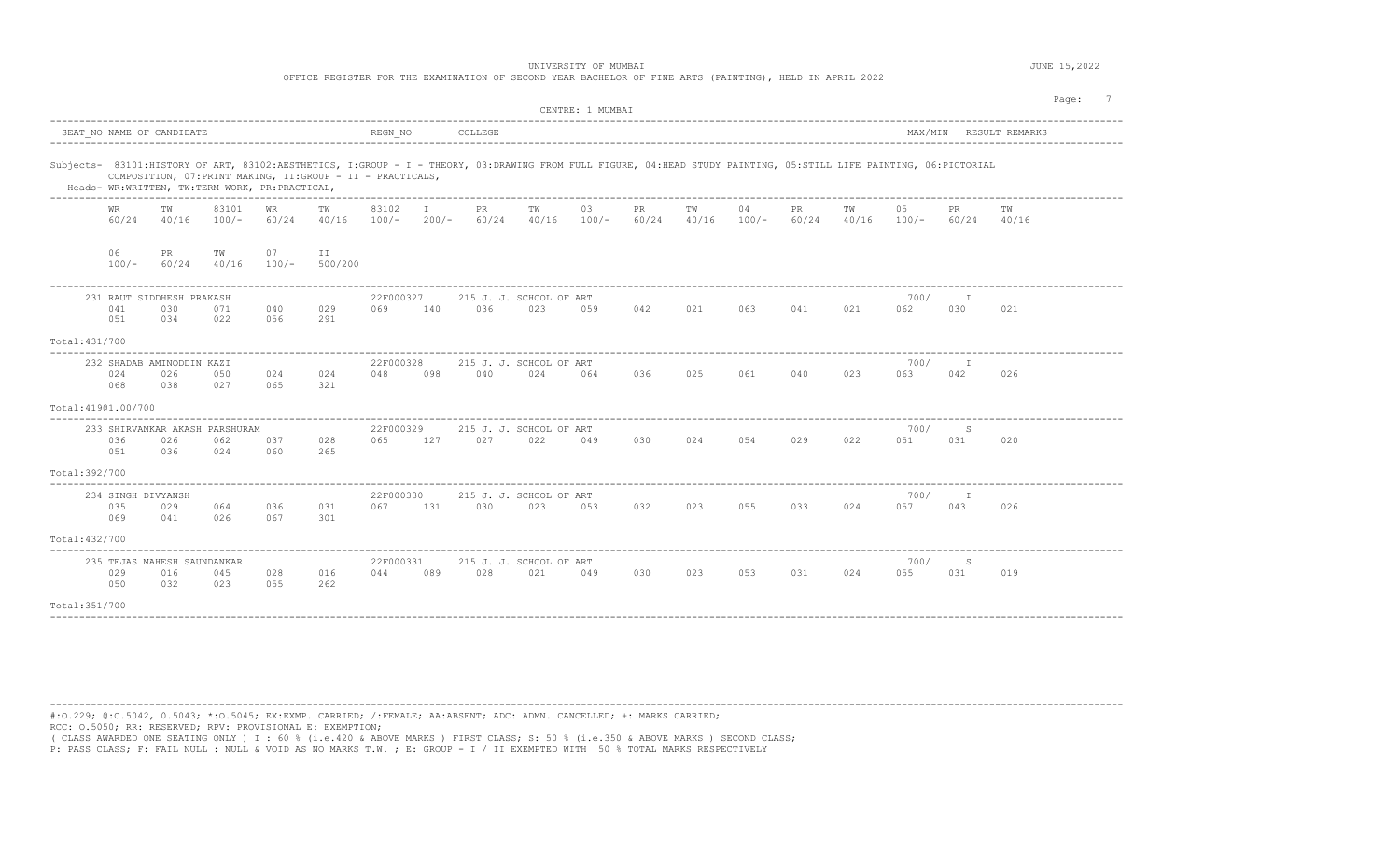OFFICE REGISTER FOR THE EXAMINATION OF SECOND YEAR BACHELOR OF FINE ARTS (PAINTING), HELD IN APRIL 2022

|                |                    |                                                          |                                                |                    |                                                             |                  |                         |              |                                                                                                                                                                   | CENTRE: 1 MUMBAI |                    |             |               |             |             |               |              |                        | Page: |  |
|----------------|--------------------|----------------------------------------------------------|------------------------------------------------|--------------------|-------------------------------------------------------------|------------------|-------------------------|--------------|-------------------------------------------------------------------------------------------------------------------------------------------------------------------|------------------|--------------------|-------------|---------------|-------------|-------------|---------------|--------------|------------------------|-------|--|
|                |                    | SEAT NO NAME OF CANDIDATE<br>--------------------------- |                                                |                    |                                                             | REGN NO          |                         | COLLEGE      |                                                                                                                                                                   |                  |                    |             |               |             |             |               |              | MAX/MIN RESULT REMARKS |       |  |
|                |                    |                                                          | Heads- WR:WRITTEN, TW:TERM WORK, PR:PRACTICAL, |                    | COMPOSITION, 07: PRINT MAKING, II: GROUP - II - PRACTICALS, |                  |                         |              | Subjects- 83101:HISTORY OF ART, 83102:AESTHETICS, I:GROUP - I - THEORY, 03:DRAWING FROM FULL FIGURE, 04:HEAD STUDY PAINTING, 05:STILL LIFE PAINTING, 06:PICTORIAL |                  |                    |             |               |             |             |               |              |                        |       |  |
|                | <b>WR</b><br>60/24 | TW<br>40/16                                              | 83101<br>$100/-$                               | <b>WR</b><br>60/24 | TW<br>40/16                                                 | 83102<br>$100/-$ | $\mathbf{I}$<br>$200/-$ | PR.<br>60/24 | TW<br>40/16                                                                                                                                                       | 03<br>$100/-$    | <b>PR</b><br>60/24 | TW<br>40/16 | 04<br>$100/-$ | PR<br>60/24 | TW<br>40/16 | 05<br>$100/-$ | PR.<br>60/24 | TW<br>40/16            |       |  |
|                | 06<br>$100/-$      | PR.<br>60/24                                             | TW<br>40/16                                    | 07<br>$100/-$      | II<br>500/200                                               |                  |                         |              |                                                                                                                                                                   |                  |                    |             |               |             |             |               |              |                        |       |  |
|                | 034<br>048         | 236 TUMBADA GAURAV GIRIDHAR<br>022<br>034                | 056<br>027                                     | 035<br>061         | 024<br>259                                                  | 22F000332<br>059 | 115                     | 029          | 215 J. J. SCHOOL OF ART<br>022                                                                                                                                    | 051              | 027                | 021         | 048           | 028         | 023         | 700/<br>051   | S<br>028     | 020                    |       |  |
| Total: 374/700 |                    |                                                          |                                                |                    |                                                             |                  |                         |              |                                                                                                                                                                   |                  |                    |             |               |             |             |               |              |                        |       |  |
|                | 037<br>060         | 237 VERMA MUKESH NOKHELAL<br>020<br>034                  | 057<br>020                                     | 038<br>054         | 021<br>279                                                  | 22F000333<br>059 | 116                     | 034          | 215 J. J. SCHOOL OF ART<br>020                                                                                                                                    | 054              | 034                | 022         | 056           | 033         | 022         | 700/<br>055   | S<br>038     | 022                    |       |  |
| Total:395/700  |                    |                                                          |                                                |                    |                                                             |                  |                         |              |                                                                                                                                                                   |                  |                    |             |               |             |             |               |              |                        |       |  |
| Total: 489/700 | 045<br>060         | 238 YEWALE ANNAAHEB ASARAM<br>032<br>042                 | 077<br>030                                     | 046<br>072         | 026<br>340                                                  | 22F000334<br>072 | 149                     | 043          | 215 J. J. SCHOOL OF ART<br>026                                                                                                                                    | 069              | 044                | 025         | 069           | 044         | 026         | 700/<br>070   | T<br>037     | 023                    |       |  |
| Total: 375/700 | 035<br>045         | 023<br>037                                               | 273 / GAYKWAD RAJSHRI GULABRAO<br>058<br>027   | 036<br>064         | 027<br>254                                                  | 22F000468<br>063 | 121                     | 027          | 215 J. J. SCHOOL OF ART<br>022                                                                                                                                    | 049              | 028                | 021         | 049           | 025         | 022         | 700/<br>047   | S<br>025     | 020                    |       |  |
| Total: 405/700 | 041<br>054         | 274 / PATIL SARA SUNIL<br>023<br>034                     | 064<br>027                                     | 041<br>061         | 027<br>273                                                  | 22F000469<br>068 | 132                     | 030          | 215 J. J. SCHOOL OF ART<br>023                                                                                                                                    | 053              | 032                | 022         | 054           | 028         | 023         | 700/<br>051   | S<br>031     | 023                    |       |  |

----------------------------------------------------------------------------------------------------------------------------------------------------------------------------------------

#:O.229; @:O.5042, 0.5043; \*:O.5045; EX:EXMP. CARRIED; /:FEMALE; AA:ABSENT; ADC: ADMN. CANCELLED; +: MARKS CARRIED; RCC: O.5050; RR: RESERVED; RPV: PROVISIONAL E: EXEMPTION;

( CLASS AWARDED ONE SEATING ONLY ) I : 60 % (i.e.420 & ABOVE MARKS ) FIRST CLASS; S: 50 % (i.e.350 & ABOVE MARKS ) SECOND CLASS;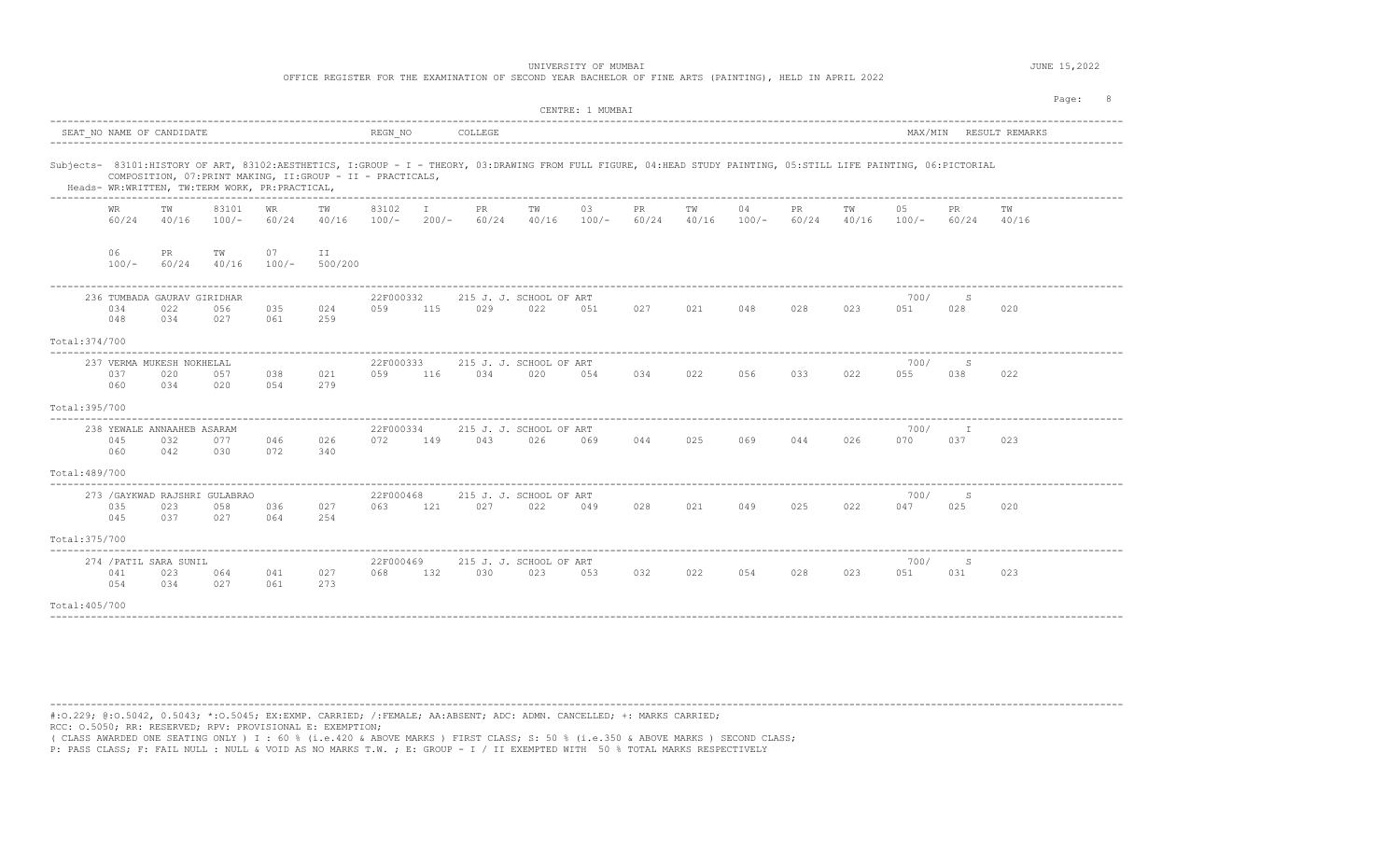UNIVERSITY OF MUMBAI **SECURE 15, 2022** 

OFFICE REGISTER FOR THE EXAMINATION OF SECOND YEAR BACHELOR OF FINE ARTS (PAINTING), HELD IN APRIL 2022

|                |                    |                                                |                  |               |                                                                                                                                                                                                                                  |                  |               |              |                                | CENTRE: 1 MUMBAI |                    |             |               |             |             |               |              |                | Page |  |
|----------------|--------------------|------------------------------------------------|------------------|---------------|----------------------------------------------------------------------------------------------------------------------------------------------------------------------------------------------------------------------------------|------------------|---------------|--------------|--------------------------------|------------------|--------------------|-------------|---------------|-------------|-------------|---------------|--------------|----------------|------|--|
|                |                    | SEAT NO NAME OF CANDIDATE                      |                  |               |                                                                                                                                                                                                                                  | REGN_NO          |               | COLLEGE      |                                |                  |                    |             |               |             |             | MAX/MIN       |              | RESULT REMARKS |      |  |
|                |                    | Heads- WR:WRITTEN, TW:TERM WORK, PR:PRACTICAL, |                  |               | Subjects- 83101:HISTORY OF ART, 83102:AESTHETICS, I:GROUP - I - THEORY, 03:DRAWING FROM FULL FIGURE, 04:HEAD STUDY PAINTING, 05:STILL LIFE PAINTING, 06:PICTORIAL<br>COMPOSITION, 07: PRINT MAKING, II: GROUP - II - PRACTICALS, |                  |               |              |                                |                  |                    |             |               |             |             |               |              |                |      |  |
|                | <b>WR</b><br>60/24 | TW<br>40/16                                    | 83101<br>$100/-$ | WR<br>60/24   | TW<br>40/16                                                                                                                                                                                                                      | 83102<br>$100/-$ | I.<br>$200/-$ | PR.<br>60/24 | TW<br>40/16                    | 03<br>$100/-$    | <b>PR</b><br>60/24 | TW<br>40/16 | 04<br>$100/-$ | PR<br>60/24 | TW<br>40/16 | 05<br>$100/-$ | PR.<br>60/24 | TW<br>40/16    |      |  |
|                | 06<br>$100/-$      | PR.<br>60/24                                   | TW<br>40/16      | 07<br>$100/-$ | II<br>500/200                                                                                                                                                                                                                    |                  |               |              |                                |                  |                    |             |               |             |             |               |              |                |      |  |
|                | 040<br>065         | 275 / VALVI FALGUNI SHANTARAM<br>029<br>035    | 069<br>024       | 040<br>0.59   | 031<br>2.72                                                                                                                                                                                                                      | 22F000470<br>071 | 140           | 029          | 215 J. J. SCHOOL OF ART<br>021 | 0.50             | 029                | 020         | 049           | 028         | 021         | 700/<br>049   | S<br>041     | 024            |      |  |
| Total: 412/700 |                    |                                                |                  |               |                                                                                                                                                                                                                                  |                  |               |              |                                |                  |                    |             |               |             |             |               |              |                |      |  |

----------------------------------------------------------------------------------------------------------------------------------------------------------------------------------------

#:O.229; @:O.5042, 0.5043; \*:O.5045; EX:EXMP. CARRIED; /:FEMALE; AA:ABSENT; ADC: ADMN. CANCELLED; +: MARKS CARRIED; RCC: O.5050; RR: RESERVED; RPV: PROVISIONAL E: EXEMPTION; ( CLASS AWARDED ONE SEATING ONLY ) I : 60 % (i.e.420 & ABOVE MARKS ) FIRST CLASS; S: 50 % (i.e.350 & ABOVE MARKS ) SECOND CLASS;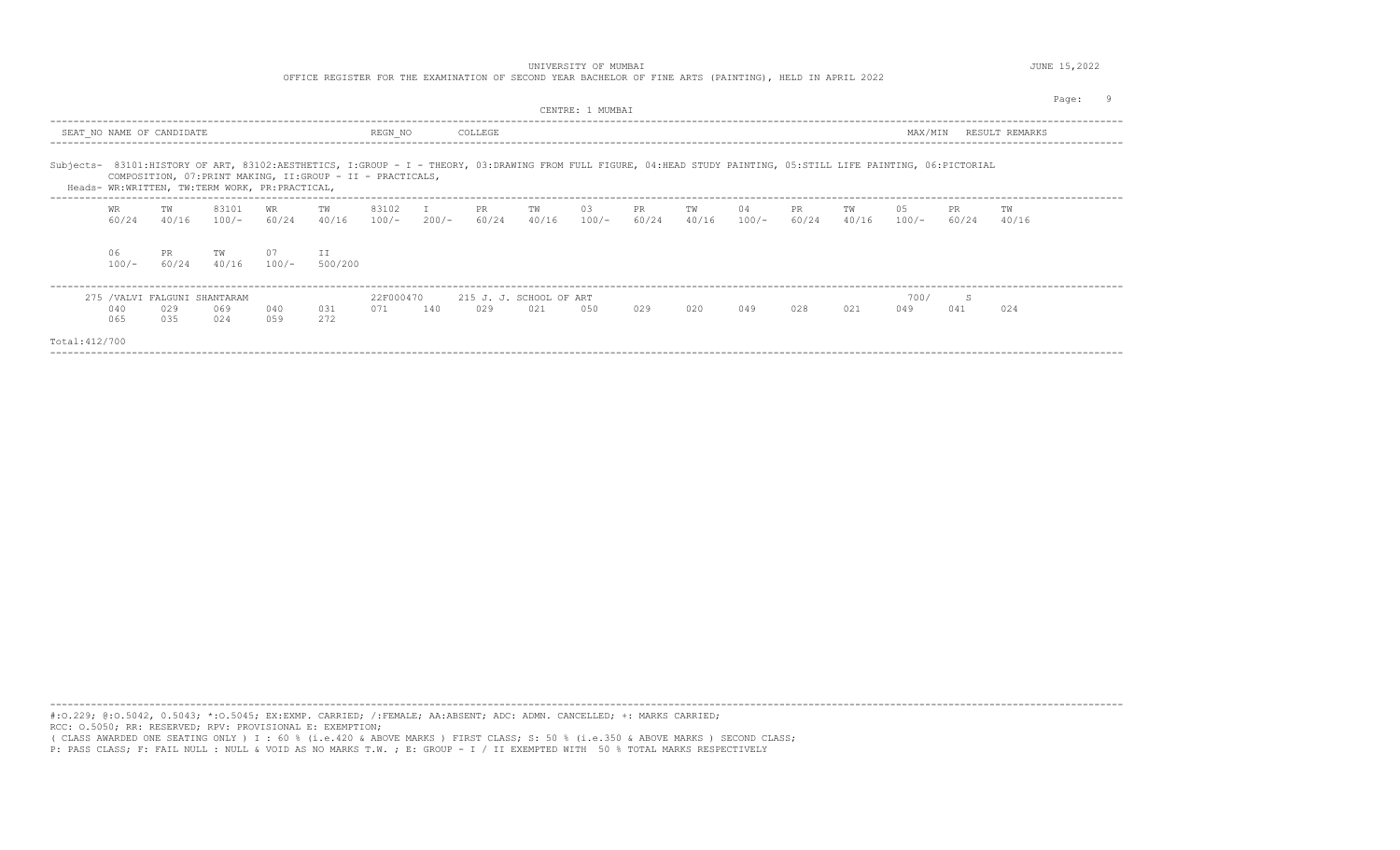|               |               |                                            |                  |                                                | OFFICE REGISTER FOR THE EXAMINATION OF SECOND YEAR BACHELOR OF FINE ARTS (PAINTING), HELD IN APRIL 2022                                                                                                                          |                  |         |                                  |             | UNIVERSITY OF MUMBAI |              |             |               |              |             |               |              | JUNE 15,2022   |  |
|---------------|---------------|--------------------------------------------|------------------|------------------------------------------------|----------------------------------------------------------------------------------------------------------------------------------------------------------------------------------------------------------------------------------|------------------|---------|----------------------------------|-------------|----------------------|--------------|-------------|---------------|--------------|-------------|---------------|--------------|----------------|--|
|               |               |                                            |                  |                                                |                                                                                                                                                                                                                                  |                  |         |                                  |             | CENTRE: 19 DEVRUKH   |              |             |               |              |             |               |              | Page:<br>10    |  |
|               |               | SEAT NO NAME OF CANDIDATE                  |                  |                                                |                                                                                                                                                                                                                                  | REGN NO          |         | COLLEGE                          |             |                      |              |             |               |              |             | MAX/MTN       |              | RESULT REMARKS |  |
|               |               |                                            |                  | Heads- WR:WRITTEN, TW:TERM WORK, PR:PRACTICAL, | Subjects- 83101:HISTORY OF ART, 83102:AESTHETICS, I:GROUP - I - THEORY, 03:DRAWING FROM FULL FIGURE, 04:HEAD STUDY PAINTING, 05:STILL LIFE PAINTING, 06:PICTORIAL<br>COMPOSITION, 07: PRINT MAKING, II: GROUP - II - PRACTICALS, |                  |         |                                  |             |                      |              |             |               |              |             |               |              |                |  |
|               | WR<br>60/24   | TW<br>40/16                                | 83101<br>$100/-$ | WR<br>60/24                                    | TW<br>40/16                                                                                                                                                                                                                      | 83102<br>$100/-$ | $200/-$ | PR.<br>60/24                     | TW<br>40/16 | 03<br>$100/-$        | PR.<br>60/24 | TW<br>40/16 | 04<br>$100/-$ | PR.<br>60/24 | TW<br>40/16 | 05<br>$100/-$ | PR.<br>60/24 | ТW<br>40/16    |  |
|               | 06<br>$100/-$ | PR<br>60/24                                | TW<br>40/16      | 07<br>$100/-$                                  | II<br>500/200                                                                                                                                                                                                                    |                  |         |                                  |             |                      |              |             |               |              |             |               |              |                |  |
|               | 028<br>0.54   | 239 ADIVAREKAR SHRIRAM VIVEK<br>026<br>032 | 054<br>023       | 039<br>0.5.5                                   | 021<br>276                                                                                                                                                                                                                       | 22F000347<br>060 | 114     | 965 DECAD-DEVRUKH RATNAG<br>0.32 | 022         | 0.54                 | 0.34         | 023         | 0.57          | 033          | 023         | 700/<br>056   | S<br>032     | 022            |  |
| Total:390/700 |               |                                            |                  |                                                |                                                                                                                                                                                                                                  |                  |         |                                  |             |                      |              |             |               |              |             |               |              |                |  |
| Total:358/700 | 0.34<br>052   | 240 / BARASKAR PRACHI GOPAL<br>023<br>0.30 | 0.57<br>022      | 043<br>0.52                                    | 024<br>234                                                                                                                                                                                                                       | 22F000348<br>067 | 124     | 965 DECAD-DEVRUKH RATNAG<br>026  | 017         | 043                  | 02.5         | 017         | 042           | 026          | 019         | 700/<br>045   | S<br>0.30    | 022            |  |
|               |               |                                            |                  |                                                |                                                                                                                                                                                                                                  |                  |         |                                  |             |                      |              |             |               |              |             |               |              |                |  |

|                |                           |     | 241 / BHATKAR TEJAL DATTATRAY |     |     | 22F000349 |     | 965 DECAD-DEVRUKH RATNAG |     |     |     |     |     |     |     | 700/ |     |     |
|----------------|---------------------------|-----|-------------------------------|-----|-----|-----------|-----|--------------------------|-----|-----|-----|-----|-----|-----|-----|------|-----|-----|
|                | 029                       | 023 | 052                           | 037 | 027 | 064       | 116 | 037                      | 023 | 060 | 037 | 025 | 062 | 040 | 025 | 065  | 042 | 024 |
|                | 066                       | 042 | 025                           | 067 | 320 |           |     |                          |     |     |     |     |     |     |     |      |     |     |
| Total:436/700  |                           |     |                               |     |     |           |     |                          |     |     |     |     |     |     |     |      |     |     |
|                | 242 CHAVAN KEDAR SANDIP   |     |                               |     |     | 22F000350 |     | 965 DECAD-DEVRUKH RATNAG |     |     |     |     |     |     |     | 700/ |     |     |
|                | 031                       | 023 | 054                           | 038 | 023 | 061       | 115 | 040                      | 024 | 064 | 038 | 023 | 061 | 039 | 024 | 063  | 035 | 023 |
|                | 058                       | 036 | 023                           | 059 | 305 |           |     |                          |     |     |     |     |     |     |     |      |     |     |
| Total: 420/700 |                           |     |                               |     |     |           |     |                          |     |     |     |     |     |     |     |      |     |     |
|                | 243 CHODANKAR PREM SURESH |     |                               |     |     | 22F000351 |     | 965 DECAD-DEVRUKH RATNAG |     |     |     |     |     |     |     | 700/ |     |     |
|                | 038                       | 026 | 064                           | 044 | 029 | 073       | 137 | 025                      | 022 | 047 | 024 | 022 | 046 | 025 | 019 | 044  | 026 | 021 |

----------------------------------------------------------------------------------------------------------------------------------------------------------------------------------------

----------------------------------------------------------------------------------------------------------------------------------------------------------------------------------------

Total:363/700

047 024 018 042 226

#:O.229; @:O.5042, 0.5043; \*:O.5045; EX:EXMP. CARRIED; /:FEMALE; AA:ABSENT; ADC: ADMN. CANCELLED; +: MARKS CARRIED; RCC: O.5050; RR: RESERVED; RPV: PROVISIONAL E: EXEMPTION;

( CLASS AWARDED ONE SEATING ONLY ) I : 60 % (i.e.420 & ABOVE MARKS ) FIRST CLASS; S: 50 % (i.e.350 & ABOVE MARKS ) SECOND CLASS;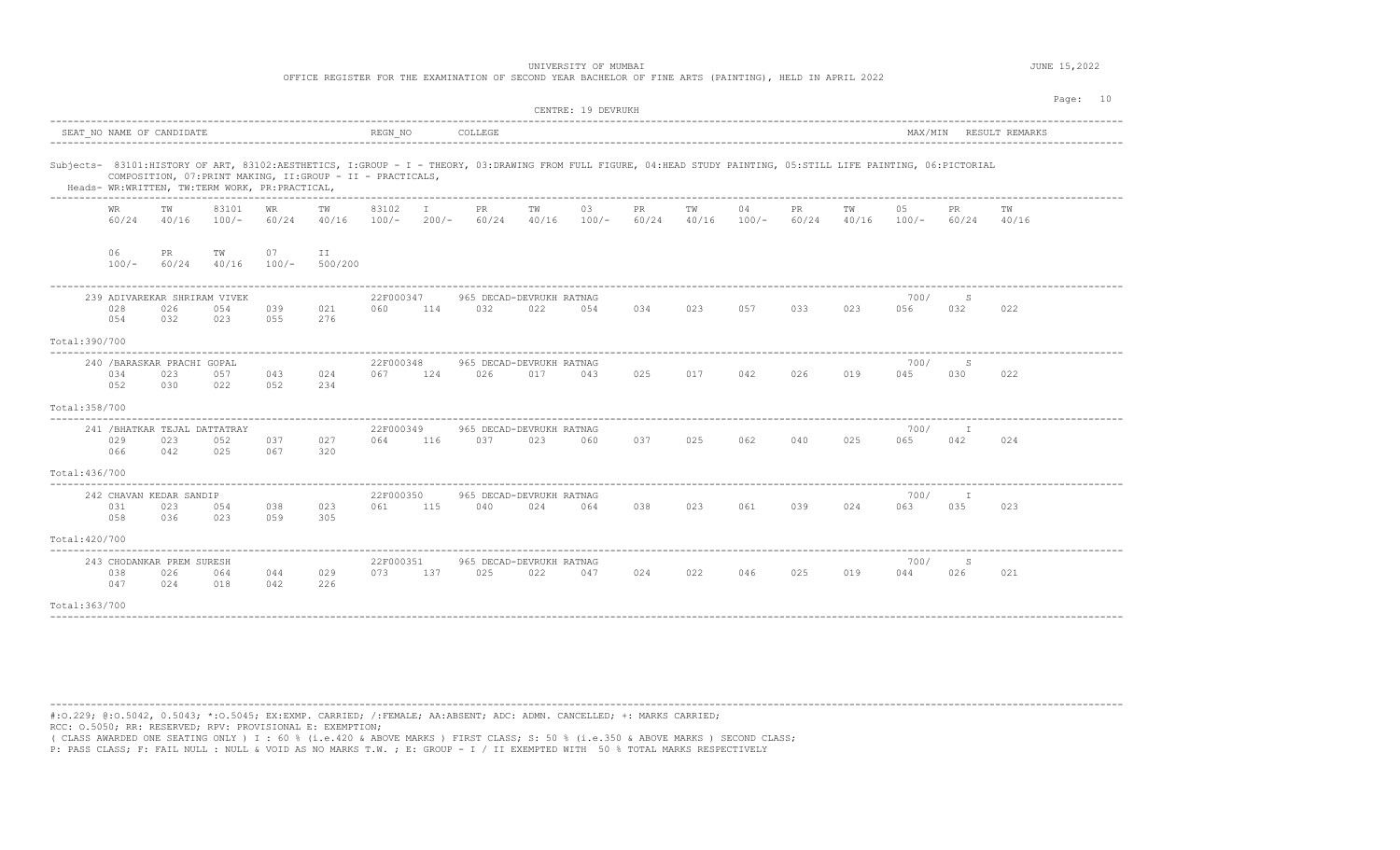| OFFICE REGISTER FOR THE EXAMINATION OF SECOND YEAR BACHELOR OF FINE ARTS (PAINTING), HELD IN APRIL 2022 |  |
|---------------------------------------------------------------------------------------------------------|--|
|---------------------------------------------------------------------------------------------------------|--|

|                | CENTRE: 19 DEVRUKH<br>REGN NO<br>SEAT NO NAME OF CANDIDATE<br>COLLEGE<br>MAX/MIN<br>RESULT REMARKS |                                            |                                                |               |                                                             |                  |                         |                                 |             |                                                                                                                                                                   |              |             |               |              | Page: 11    |               |              |             |  |
|----------------|----------------------------------------------------------------------------------------------------|--------------------------------------------|------------------------------------------------|---------------|-------------------------------------------------------------|------------------|-------------------------|---------------------------------|-------------|-------------------------------------------------------------------------------------------------------------------------------------------------------------------|--------------|-------------|---------------|--------------|-------------|---------------|--------------|-------------|--|
|                |                                                                                                    |                                            |                                                |               |                                                             |                  |                         |                                 |             |                                                                                                                                                                   |              |             |               |              |             |               |              |             |  |
|                |                                                                                                    |                                            | Heads- WR:WRITTEN, TW:TERM WORK, PR:PRACTICAL, |               | COMPOSITION, 07: PRINT MAKING, II: GROUP - II - PRACTICALS, |                  |                         |                                 |             | Subjects- 83101:HISTORY OF ART, 83102:AESTHETICS, I:GROUP - I - THEORY, 03:DRAWING FROM FULL FIGURE, 04:HEAD STUDY PAINTING, 05:STILL LIFE PAINTING, 06:PICTORIAL |              |             |               |              |             |               |              |             |  |
|                | WR<br>60/24                                                                                        | тw<br>40/16                                | 83101<br>$100/-$                               | WR.<br>60/24  | TW<br>40/16                                                 | 83102<br>$100/-$ | $\mathbb{I}$<br>$200/-$ | PR.<br>60/24                    | TW<br>40/16 | 03<br>$100/-$                                                                                                                                                     | PR.<br>60/24 | TW<br>40/16 | 04<br>$100/-$ | PR.<br>60/24 | тw<br>40/16 | 05<br>$100/-$ | PR.<br>60/24 | TW<br>40/16 |  |
|                | 06<br>$100/-$                                                                                      | PR<br>60/24                                | TW<br>40/16                                    | 07<br>$100/-$ | ΙI<br>500/200                                               |                  |                         |                                 |             |                                                                                                                                                                   |              |             |               |              |             |               |              |             |  |
|                | 024<br>054                                                                                         | 244 DHEKANE VIRAJ AVINASH<br>021<br>033    | 045<br>022                                     | 024<br>055    | 018<br>268                                                  | 22F000352<br>042 | 087                     | 965 DECAD-DEVRUKH RATNAG<br>032 | 020         | 052                                                                                                                                                               | 032          | 022         | 054           | 032          | 021         | 700/<br>053   | S<br>034     | 020         |  |
| Total: 355/700 |                                                                                                    |                                            |                                                |               |                                                             |                  |                         |                                 |             |                                                                                                                                                                   |              |             |               |              |             |               |              |             |  |
|                | 029<br>057                                                                                         | 245 DHOKE OMKAR RAJARAM<br>022<br>034      | 051<br>023                                     | 030<br>057    | 026<br>317                                                  | 22F000353<br>056 | 107                     | 965 DECAD-DEVRUKH RATNAG<br>044 | 024         | 068                                                                                                                                                               | 043          | 025         | 068           | 042          | 025         | 700/<br>067   | T<br>035     | 022         |  |
| Total: 424/700 |                                                                                                    |                                            |                                                |               |                                                             |                  |                         |                                 |             |                                                                                                                                                                   |              |             |               |              |             |               |              |             |  |
|                | 034<br>048                                                                                         | 246 GAIKWAD ROHIT SIDDHARTH<br>020<br>028  | 054<br>021                                     | 028<br>049    | 025<br>249                                                  | 22F000354<br>053 | 107                     | 965 DECAD-DEVRUKH RATNAG<br>029 | 021         | 050                                                                                                                                                               | 029          | 024         | 053           | 029          | 020         | 700/<br>049   | S<br>026     | 022         |  |
| Total: 356/700 |                                                                                                    |                                            |                                                |               |                                                             |                  |                         |                                 |             |                                                                                                                                                                   |              |             |               |              |             |               |              |             |  |
|                | 028<br>048                                                                                         | 247 / GORE AISHWARYA LAXMAN<br>019<br>029  | 047<br>021                                     | 025<br>050    | 021<br>249                                                  | 22F000355<br>046 | 093                     | 965 DECAD-DEVRUKH RATNAG<br>028 | 022         | 050                                                                                                                                                               | 027          | 022         | 049           | 030          | 022         | 700/<br>052   | Ρ<br>028     | 020         |  |
| Total: 342/700 |                                                                                                    |                                            |                                                |               |                                                             |                  |                         |                                 |             |                                                                                                                                                                   |              |             |               |              |             |               |              |             |  |
|                | 028<br>060                                                                                         | 248 / JADHAV MAYURI DHARMPAL<br>024<br>034 | 052<br>025                                     | 027<br>059    | 021<br>288                                                  | 22F000356<br>048 | 100                     | 965 DECAD-DEVRUKH RATNAG<br>033 | 024         | 057                                                                                                                                                               | 032          | 024         | 056           | 033          | 023         | 700/<br>056   | S<br>038     | 022         |  |
| Total: 388/700 |                                                                                                    |                                            |                                                |               |                                                             |                  |                         |                                 |             |                                                                                                                                                                   |              |             |               |              |             |               |              |             |  |

----------------------------------------------------------------------------------------------------------------------------------------------------------------------------------------

#:O.229; @:O.5042, 0.5043; \*:O.5045; EX:EXMP. CARRIED; /:FEMALE; AA:ABSENT; ADC: ADMN. CANCELLED; +: MARKS CARRIED; RCC: O.5050; RR: RESERVED; RPV: PROVISIONAL E: EXEMPTION;

( CLASS AWARDED ONE SEATING ONLY ) I : 60 % (i.e.420 & ABOVE MARKS ) FIRST CLASS; S: 50 % (i.e.350 & ABOVE MARKS ) SECOND CLASS;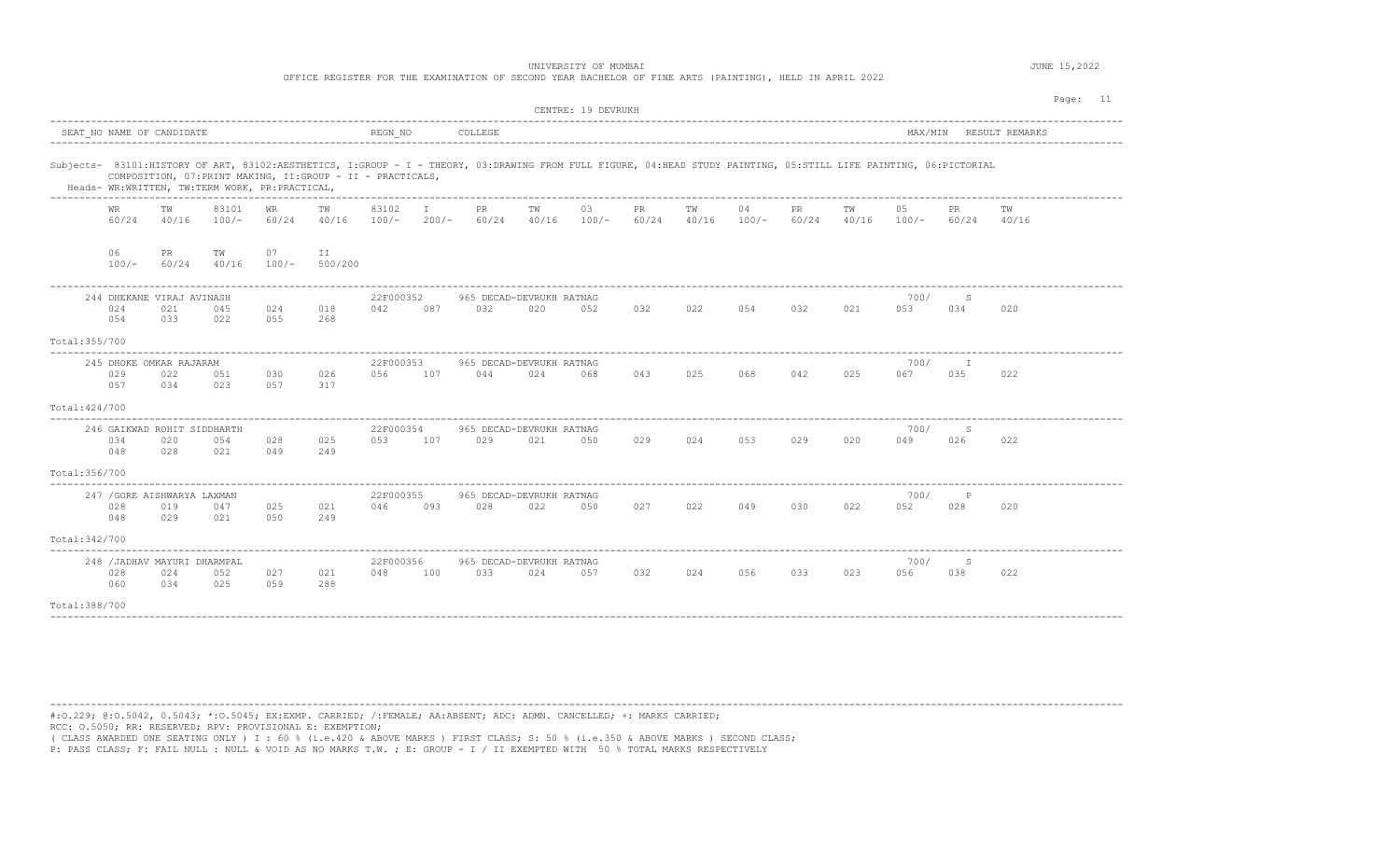| OFFICE REGISTER FOR THE EXAMINATION OF SECOND YEAR BACHELOR OF FINE ARTS (PAINTING), HELD IN APRIL 2022 |  |
|---------------------------------------------------------------------------------------------------------|--|
|---------------------------------------------------------------------------------------------------------|--|

|                     | CENTRE: 19 DEVRUKH<br>REGN NO<br>SEAT NO NAME OF CANDIDATE<br>COLLEGE<br>MAX/MIN<br>RESULT REMARKS |                                             |                  |                                                |                                                             |                  |               |                                 |             |                                                                                                                                                                   |             |             |               |              | Page: 12    |               |                 |             |  |
|---------------------|----------------------------------------------------------------------------------------------------|---------------------------------------------|------------------|------------------------------------------------|-------------------------------------------------------------|------------------|---------------|---------------------------------|-------------|-------------------------------------------------------------------------------------------------------------------------------------------------------------------|-------------|-------------|---------------|--------------|-------------|---------------|-----------------|-------------|--|
|                     |                                                                                                    |                                             |                  |                                                |                                                             |                  |               |                                 |             |                                                                                                                                                                   |             |             |               |              |             |               |                 |             |  |
|                     |                                                                                                    |                                             |                  | Heads- WR:WRITTEN, TW:TERM WORK, PR:PRACTICAL, | COMPOSITION, 07: PRINT MAKING, II: GROUP - II - PRACTICALS, |                  |               |                                 |             | Subjects- 83101:HISTORY OF ART, 83102:AESTHETICS, I:GROUP - I - THEORY, 03:DRAWING FROM FULL FIGURE, 04:HEAD STUDY PAINTING, 05:STILL LIFE PAINTING, 06:PICTORIAL |             |             |               |              |             |               |                 |             |  |
|                     | WR.<br>60/24                                                                                       | TW<br>40/16                                 | 83101<br>$100/-$ | WR<br>60/24                                    | TW<br>40/16                                                 | 83102<br>$100/-$ | I.<br>$200/-$ | PR.<br>60/24                    | TW<br>40/16 | 03<br>$100/-$                                                                                                                                                     | PR<br>60/24 | TW<br>40/16 | 04<br>$100/-$ | PR.<br>60/24 | тw<br>40/16 | 05<br>$100/-$ | PR.<br>60/24    | тw<br>40/16 |  |
|                     | 06<br>$100/-$                                                                                      | PR<br>60/24                                 | TW<br>40/16      | 07<br>$100/-$                                  | ΙI<br>500/200                                               |                  |               |                                 |             |                                                                                                                                                                   |             |             |               |              |             |               |                 |             |  |
|                     | 031<br>047                                                                                         | 249 JAGUSHTE NIHAR SANJAY<br>022<br>028     | 053<br>021       | 026<br>049                                     | 022<br>240                                                  | 22F000357<br>048 | 101           | 965 DECAD-DEVRUKH RATNAG<br>028 | 019         | 047                                                                                                                                                               | 027         | 021         | 048           | 028          | 021         | 700/<br>049   | P<br>028        | 019         |  |
| Total: 341/700      |                                                                                                    |                                             |                  |                                                |                                                             |                  |               |                                 |             |                                                                                                                                                                   |             |             |               |              |             |               |                 |             |  |
|                     | 030<br>048                                                                                         | 250 / KULKARNI MANASI MAHESH<br>025<br>030  | 055<br>024       | 028<br>054                                     | 023<br>232                                                  | 22F000358<br>051 | 106           | 965 DECAD-DEVRUKH RATNAG<br>026 | 016         | 042                                                                                                                                                               | 025         | 018         | 043           | 025          | 020         | 700/<br>045   | P<br>029        | 019         |  |
| Total: 338/700      |                                                                                                    |                                             |                  |                                                |                                                             |                  |               |                                 |             |                                                                                                                                                                   |             |             |               |              |             |               |                 |             |  |
|                     | 030<br>048                                                                                         | 251 NANDGAVKAR ROHIT MANOJ<br>020<br>030    | 050<br>020       | 029<br>050                                     | 021<br>259                                                  | 22F000359<br>050 | 100           | 965 DECAD-DEVRUKH RATNAG<br>032 | 022         | 054                                                                                                                                                               | 031         | 024         | 055           | 030          | 022         | 700/<br>052   | S<br>027        | 021         |  |
| Total: 359/700      |                                                                                                    |                                             |                  |                                                |                                                             |                  |               |                                 |             |                                                                                                                                                                   |             |             |               |              |             |               |                 |             |  |
|                     | 038<br>061                                                                                         | 252 NARKAR KIRAN PRAKASH<br>025<br>034      | 063<br>025       | 029<br>059                                     | 032<br>291                                                  | 22F000360<br>061 | 124           | 965 DECAD-DEVRUKH RATNAG<br>033 | 024         | 057                                                                                                                                                               | 033         | 025         | 058           | 033          | 023         | 700/<br>056   | <b>T</b><br>037 | 024         |  |
| Total: 41505.00/700 |                                                                                                    |                                             |                  |                                                |                                                             |                  |               |                                 |             |                                                                                                                                                                   |             |             |               |              |             |               |                 |             |  |
|                     | 037<br>058                                                                                         | 253 / PACHKUDAVE SEJAL PRADIP<br>025<br>036 | 062<br>024       | 035<br>060                                     | 024<br>291                                                  | 22F000361<br>059 | 121           | 965 DECAD-DEVRUKH RATNAG<br>035 | 024         | 059                                                                                                                                                               | 033         | 025         | 058           | 033          | 023         | 700/<br>056   | S<br>036        | 022         |  |
| Total: 412/700      |                                                                                                    |                                             |                  |                                                |                                                             |                  |               |                                 |             |                                                                                                                                                                   |             |             |               |              |             |               |                 |             |  |

---------------------------------------------------------------------------------------------------------------------------------------------------------------------------------------- #:O.229; @:O.5042, 0.5043; \*:O.5045; EX:EXMP. CARRIED; /:FEMALE; AA:ABSENT; ADC: ADMN. CANCELLED; +: MARKS CARRIED; RCC: O.5050; RR: RESERVED; RPV: PROVISIONAL E: EXEMPTION;

( CLASS AWARDED ONE SEATING ONLY ) I : 60 % (i.e.420 & ABOVE MARKS ) FIRST CLASS; S: 50 % (i.e.350 & ABOVE MARKS ) SECOND CLASS;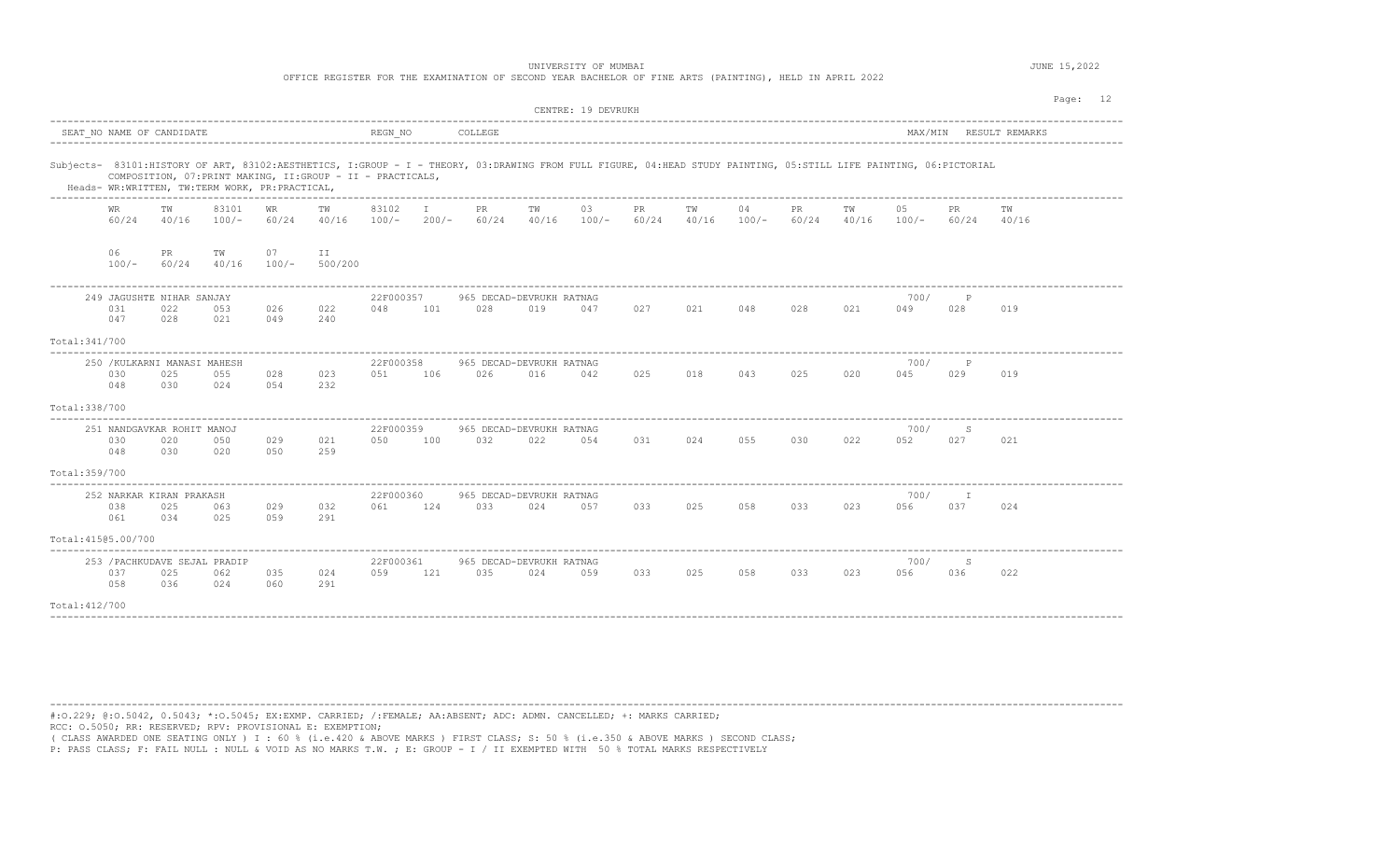OFFICE REGISTER FOR THE EXAMINATION OF SECOND YEAR BACHELOR OF FINE ARTS (PAINTING), HELD IN APRIL 2022

|                |               |                                           |                                                |               |                                                             |                  |              |                                                                                                                                                                   |             | CENTRE: 19 DEVRUKH |             |             |               |             |             |               |             |                | Page: 13 |  |
|----------------|---------------|-------------------------------------------|------------------------------------------------|---------------|-------------------------------------------------------------|------------------|--------------|-------------------------------------------------------------------------------------------------------------------------------------------------------------------|-------------|--------------------|-------------|-------------|---------------|-------------|-------------|---------------|-------------|----------------|----------|--|
|                |               | SEAT NO NAME OF CANDIDATE                 |                                                |               |                                                             | REGN NO          |              | COLLEGE                                                                                                                                                           |             |                    |             |             |               |             |             | MAX/MIN       |             | RESULT REMARKS |          |  |
|                |               |                                           | Heads- WR:WRITTEN, TW:TERM WORK, PR:PRACTICAL, |               | COMPOSITION, 07: PRINT MAKING, II: GROUP - II - PRACTICALS, |                  |              | Subjects- 83101:HISTORY OF ART, 83102:AESTHETICS, I:GROUP - I - THEORY, 03:DRAWING FROM FULL FIGURE, 04:HEAD STUDY PAINTING, 05:STILL LIFE PAINTING, 06:PICTORIAL |             |                    |             |             |               |             |             |               |             |                |          |  |
|                | WR<br>60/24   | TW<br>40/16                               | 83101<br>$100/-$                               | WR<br>60/24   | TW<br>40/16                                                 | 83102<br>$100/-$ | I<br>$200/-$ | PR<br>60/24                                                                                                                                                       | TW<br>40/16 | 03<br>$100/-$      | PR<br>60/24 | ΤW<br>40/16 | 04<br>$100/-$ | PR<br>60/24 | TW<br>40/16 | 05<br>$100/-$ | PR<br>60/24 | ΤW<br>40/16    |          |  |
|                | 06<br>$100/-$ | PR<br>60/24                               | TW<br>40/16                                    | 07<br>$100/-$ | II<br>500/200                                               |                  |              |                                                                                                                                                                   |             |                    |             |             |               |             |             |               |             |                |          |  |
|                | 026<br>056    | 254 PANCHAL OMKAR SUDHIR<br>024<br>038    | 050<br>025                                     | 033<br>063    | 025<br>296                                                  | 22F000362<br>058 | 108          | 965 DECAD-DEVRUKH RATNAG<br>036                                                                                                                                   | 023         | 059                | 035         | 024         | 059           | 035         | 024         | 700/<br>059   | S<br>034    | 022            |          |  |
| Total: 404/700 |               |                                           |                                                |               |                                                             |                  |              |                                                                                                                                                                   |             |                    |             |             |               |             |             |               |             |                |          |  |
|                | 032<br>044    | 025<br>029                                | 255 PRABHUDESAI SHREYAS VILAS<br>057<br>021    | 030<br>050    | 022<br>232                                                  | 22F000363<br>052 | 109          | 965 DECAD-DEVRUKH RATNAG<br>026                                                                                                                                   | 020         | 046                | 026         | 019         | 045           | 026         | 021         | 700/<br>047   | 026         | 018            |          |  |
| Total: 341/700 |               |                                           |                                                |               |                                                             |                  |              |                                                                                                                                                                   |             |                    |             |             |               |             |             |               |             |                |          |  |
|                | 032<br>058    | 256 RELEKAR AMOGHA ABHYUDAY<br>023<br>032 | 055<br>024                                     | 028<br>056    | 025<br>258                                                  | 22F000364<br>053 | 108          | 965 DECAD-DEVRUKH RATNAG<br>028                                                                                                                                   | 022         | 050                | 025         | 020         | 045           | 027         | 022         | 700/<br>049   | S<br>035    | 023            |          |  |
| Total: 366/700 |               |                                           |                                                |               |                                                             |                  |              |                                                                                                                                                                   |             |                    |             |             |               |             |             |               |             |                |          |  |
|                | 030<br>051    | 257 SAGVEKAR NIRANJAN DIPAK<br>026<br>033 | 056<br>023                                     | 035<br>056    | 027<br>267                                                  | 22F000365<br>062 | 118          | 965 DECAD-DEVRUKH RATNAG<br>030                                                                                                                                   | 023         | 053                | 030         | 022         | 052           | 032         | 023         | 700/<br>055   | S<br>030    | 021            |          |  |
| Total: 385/700 |               |                                           |                                                |               |                                                             |                  |              |                                                                                                                                                                   |             |                    |             |             |               |             |             |               |             |                |          |  |
|                | 033<br>046    | 258 SALVI KIRAN ARUN<br>021<br>030        | 054<br>022                                     | 029<br>052    | 016<br>240                                                  | 22F000366<br>045 | 099          | 965 DECAD-DEVRUKH RATNAG<br>027                                                                                                                                   | 020         | 047                | 027         | 020         | 047           | 027         | 021         | 700/<br>048   | P<br>028    | 018            |          |  |
| Total: 339/700 |               |                                           |                                                |               |                                                             |                  |              |                                                                                                                                                                   |             |                    |             |             |               |             |             |               |             |                |          |  |

----------------------------------------------------------------------------------------------------------------------------------------------------------------------------------------

#:O.229; @:O.5042, 0.5043; \*:O.5045; EX:EXMP. CARRIED; /:FEMALE; AA:ABSENT; ADC: ADMN. CANCELLED; +: MARKS CARRIED; RCC: O.5050; RR: RESERVED; RPV: PROVISIONAL E: EXEMPTION;

( CLASS AWARDED ONE SEATING ONLY ) I : 60 % (i.e.420 & ABOVE MARKS ) FIRST CLASS; S: 50 % (i.e.350 & ABOVE MARKS ) SECOND CLASS;<br>P: PASS CLASS; F: FAIL NULL : NULL & VOID AS NO MARKS T.W. ; E: GROUP - I / II EXEMPTED WITH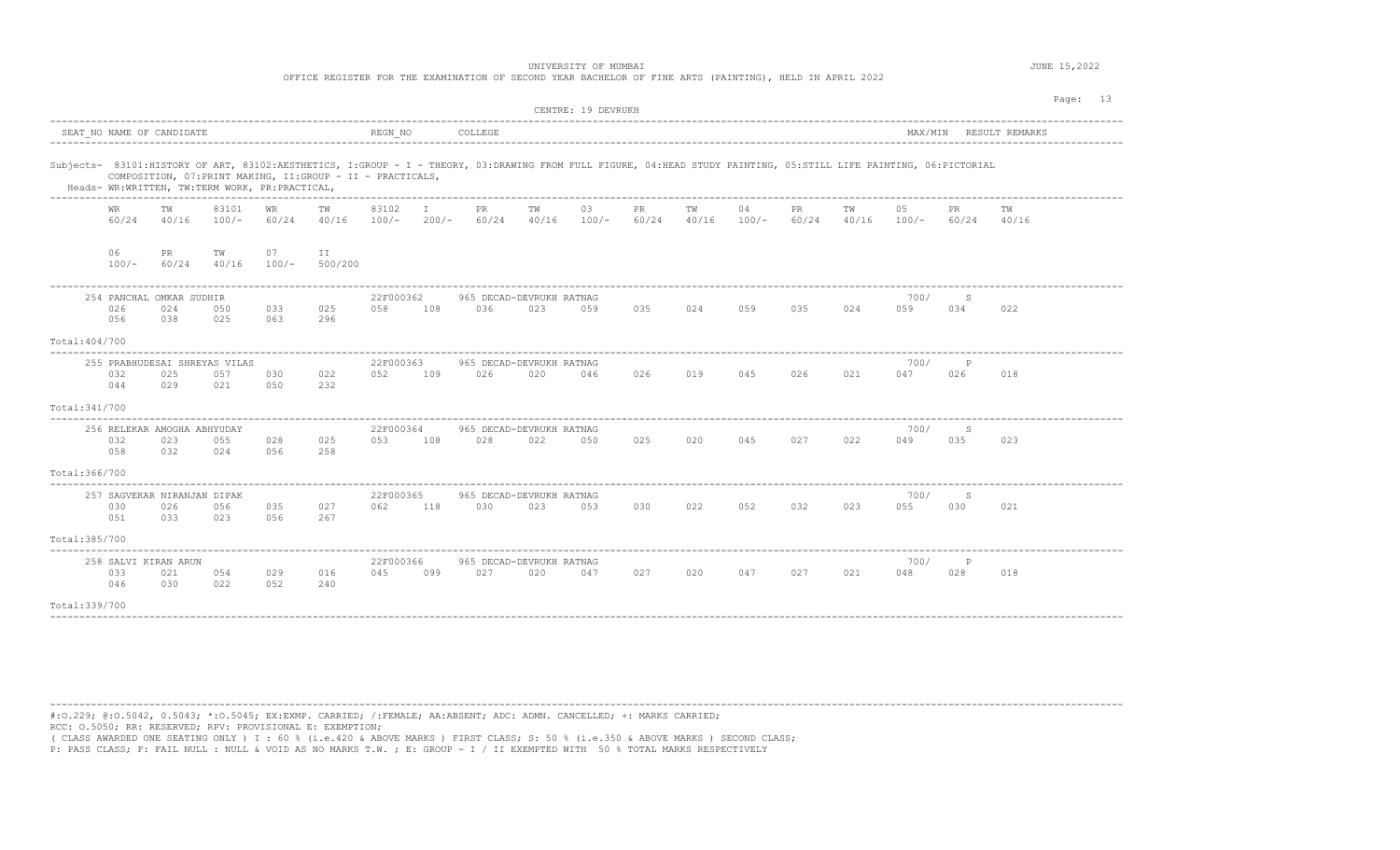UNIVERSITY OF MUMBAI **Alternative Contract Contract Contract Contract Contract Contract Contract Contract Contract Contract Contract Contract Contract Contract Contract Contract Contract Contract Contract Contract Contract** 

OFFICE REGISTER FOR THE EXAMINATION OF SECOND YEAR BACHELOR OF FINE ARTS (PAINTING), HELD IN APRIL 2022

|                |               |                                                   |             |                                                |                                                                                                                                                                                                                                  |                   |              |                           |             | CENTRE: 22 VASAI |             |             |               |              |             |               |              |                | Page:<br>14 |
|----------------|---------------|---------------------------------------------------|-------------|------------------------------------------------|----------------------------------------------------------------------------------------------------------------------------------------------------------------------------------------------------------------------------------|-------------------|--------------|---------------------------|-------------|------------------|-------------|-------------|---------------|--------------|-------------|---------------|--------------|----------------|-------------|
|                |               | SEAT NO NAME OF CANDIDATE                         |             |                                                |                                                                                                                                                                                                                                  | REGN NO           |              | COLLEGE                   |             |                  |             |             |               |              |             | MAX/MIN       |              | RESULT REMARKS |             |
|                |               | ----------------------------------                |             | Heads- WR:WRITTEN, TW:TERM WORK, PR:PRACTICAL, | Subjects- 83101:HISTORY OF ART, 83102:AESTHETICS, I:GROUP - I - THEORY, 03:DRAWING FROM FULL FIGURE, 04:HEAD STUDY PAINTING, 05:STILL LIFE PAINTING, 06:PICTORIAL<br>COMPOSITION, 07: PRINT MAKING, II: GROUP - II - PRACTICALS, |                   |              |                           |             |                  |             |             |               |              |             |               |              |                |             |
|                | WR<br>60/24   | TW<br>40/16                                       | 83101       | WR<br>$100/-$ 60/24 40/16                      | TW                                                                                                                                                                                                                               | 83102<br>$100/-$  | T<br>$200/-$ | PR<br>60/24               | TW<br>40/16 | 03<br>$100/-$    | PR<br>60/24 | TW<br>40/16 | 04<br>$100/-$ | PR.<br>60/24 | TW<br>40/16 | 05<br>$100/-$ | PR.<br>60/24 | TW<br>40/16    |             |
|                | 06<br>$100/-$ | PR.<br>60/24                                      | TW<br>40/16 | 07<br>$100/-$                                  | II<br>500/200                                                                                                                                                                                                                    |                   |              |                           |             |                  |             |             |               |              |             |               |              |                |             |
| Total: 424/700 | 024<br>068    | 259 / ACHAREKAR SANIKA RAJAN DIPALI<br>026<br>049 | 050<br>022  | 025<br>071                                     | 025<br>324                                                                                                                                                                                                                       | 22F000367<br>0.50 | 100          | 966 VIVA APPL ARTS<br>041 | 020         | 061              | 043         | 020         | 063           | 041          | 020         | 700/<br>061   | T<br>046     | 022            |             |
| Total: 468/700 | 037<br>063    | 260 RANE SIDDHESH SUNIL SUPRIYA<br>024<br>047     | 061<br>023  | 034<br>070                                     | 024<br>349                                                                                                                                                                                                                       | 22F000368<br>058  | 119          | 966 VIVA APPL ARTS<br>051 | 027         | 078              | 049         | 021         | 070           | 048          | 020         | 700/<br>068   | 041          | 022            |             |

----------------------------------------------------------------------------------------------------------------------------------------------------------------------------------------

#:O.229; @:O.5042, 0.5043; \*:O.5045; EX:EXMP. CARRIED; /:FEMALE; AA:ABSENT; ADC: ADMN. CANCELLED; +: MARKS CARRIED; RCC: O.5050; RR: RESERVED; RPV: PROVISIONAL E: EXEMPTION; ( CLASS AWARDED ONE SEATING ONLY ) I : 60 % (i.e.420 & ABOVE MARKS ) FIRST CLASS; S: 50 % (i.e.350 & ABOVE MARKS ) SECOND CLASS;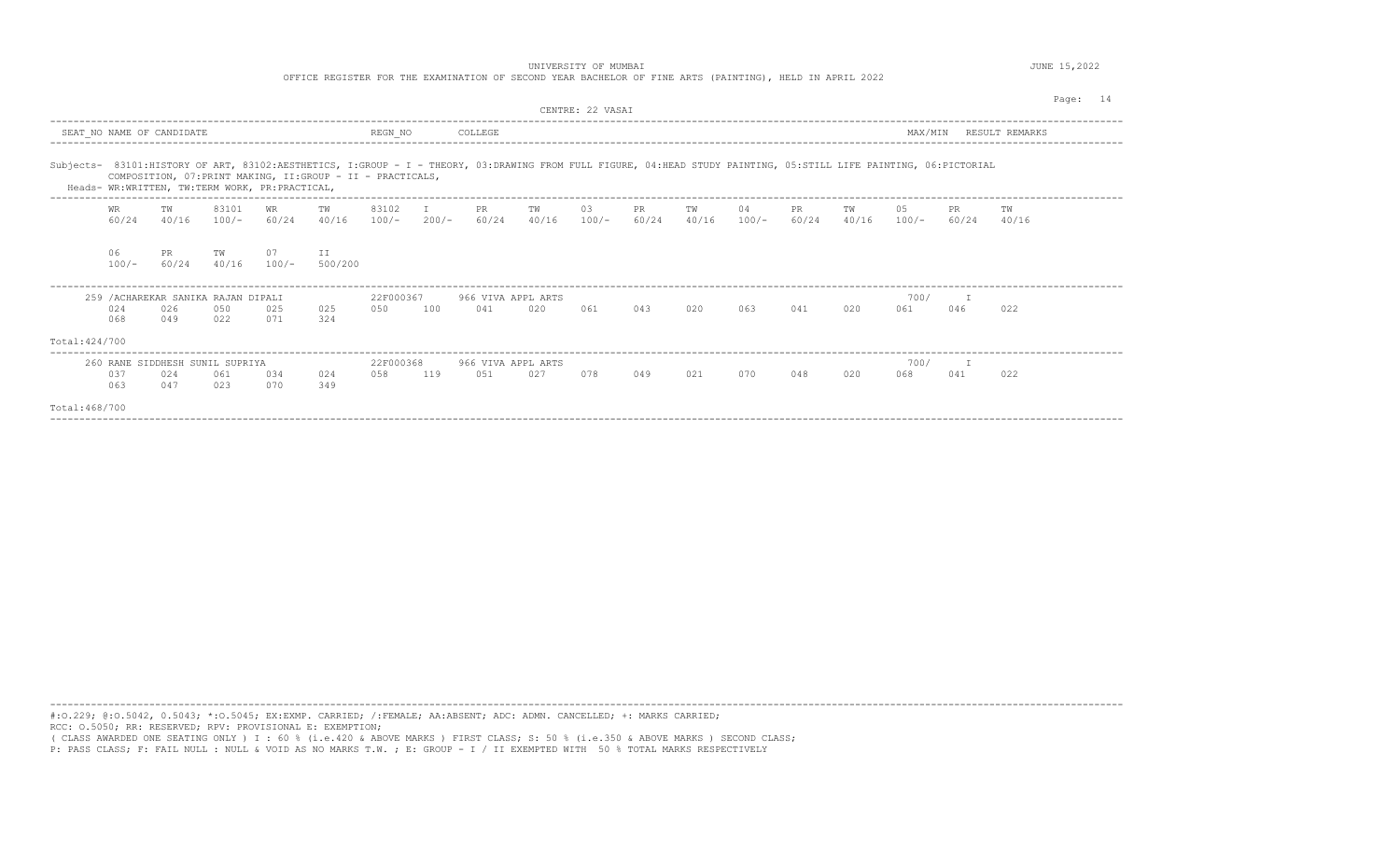| UNIVERSITY OF MUMBAI                                                                                    | 15,2022 |
|---------------------------------------------------------------------------------------------------------|---------|
| OFFICE REGISTER FOR THE EXAMINATION OF SECOND YEAR BACHELOR OF FINE ARTS (PAINTING), HELD IN APRIL 2022 |         |
|                                                                                                         |         |

|                                                                                                                                                                                                                     |                                                             |                  |               |                   |                  |                   |                   |             | CENTRE: 4 GHATKOPAR |                    |             |               |                     |             |               |              | Page: 15       |
|---------------------------------------------------------------------------------------------------------------------------------------------------------------------------------------------------------------------|-------------------------------------------------------------|------------------|---------------|-------------------|------------------|-------------------|-------------------|-------------|---------------------|--------------------|-------------|---------------|---------------------|-------------|---------------|--------------|----------------|
| SEAT NO NAME OF CANDIDATE                                                                                                                                                                                           |                                                             |                  |               |                   | REGN NO          |                   | COLLEGE           |             |                     |                    |             |               |                     |             | MAX/MIN       |              | RESULT REMARKS |
| Subjects- 83101:HISTORY OF ART, 83102:AESTHETICS, I:GROUP - I - THEORY, 03:DRAWING FROM FULL FIGURE, 04:HEAD STUDY PAINTING, 05:STILL LIFE PAINTING, 06:PICTORIAL<br>Heads- WR:WRITTEN, TW:TERM WORK, PR:PRACTICAL, | COMPOSITION, 07: PRINT MAKING, II: GROUP - II - PRACTICALS, |                  |               |                   |                  |                   |                   |             |                     |                    |             |               |                     |             |               |              |                |
| <b>WR</b><br>60/24                                                                                                                                                                                                  | TW<br>40/16                                                 | 83101<br>$100/-$ | WR<br>60/24   | TW<br>40/16       | 83102<br>$100/-$ | $\top$<br>$200/-$ | PR.<br>60/24      | TW<br>40/16 | 03<br>$100/-$       | <b>PR</b><br>60/24 | TW<br>40/16 | 04<br>$100/-$ | PR<br>60/24         | TW<br>40/16 | 05<br>$100/-$ | PR.<br>60/24 | TW<br>40/16    |
| 06<br>$100/-$                                                                                                                                                                                                       | PR.<br>60/24                                                | TW<br>40/16      | 07<br>$100/-$ | II<br>500/200     |                  |                   |                   |             |                     |                    |             |               |                     |             |               |              |                |
| 035<br>047                                                                                                                                                                                                          | 261 BAIS SANDEEP SHIVAJI<br>021<br>0.30                     | 056<br>022       | 036<br>052    | 018<br>255        | 22F000335<br>054 | 110               | 356 PVPPCE<br>035 | 021         | 056                 | 033                | 019         | 052           | 030                 | 018         | 700/<br>048   | -S<br>030    | 017            |
| Total: 365/700                                                                                                                                                                                                      |                                                             |                  |               |                   |                  |                   |                   |             |                     |                    |             |               |                     |             |               |              |                |
| 039<br>050                                                                                                                                                                                                          | 262 / BOTHARA VRUSHALI SANJAY<br>023<br>031                 | 062<br>022       | 034<br>053    | 021<br>248        | 22F000336<br>055 | 117               | 356 PVPPCE<br>031 | 018         | 049                 | 030                | 019         | 049           | 029                 | 018         | 700/<br>047   | S<br>030     | 020            |
| Total: 365/700                                                                                                                                                                                                      |                                                             |                  |               |                   |                  |                   |                   |             |                     |                    |             |               |                     |             |               |              |                |
| 040<br>0.51                                                                                                                                                                                                         | 263 / DESHMANE RITU RAMESH<br>022<br>036                    | 062<br>025       | 031<br>061    | 019<br>274        | 22F000337<br>050 | 112               | 356 PVPPCE<br>032 | 020         | 052                 | 034                | 021         | 055           | 034                 | 021         | 700/<br>055   | S<br>032     | 019            |
| Total: 386/700                                                                                                                                                                                                      |                                                             |                  |               |                   |                  |                   |                   |             |                     |                    |             |               |                     |             |               |              |                |
| 043<br>061                                                                                                                                                                                                          | 264 KAMBLE AVINASH RAMCHANDRA<br>025<br>038                 | 068<br>025       | 030<br>063    | 024<br>294        | 22F000338<br>054 | 122               | 356 PVPPCE<br>033 | 021         | 054                 | 036                | 020         | 056           | 038                 | 022         | 700/<br>060   | I<br>039     | 022            |
| Total: 41604.00/700                                                                                                                                                                                                 |                                                             |                  |               |                   |                  |                   |                   |             |                     |                    |             |               |                     |             |               |              |                |
| 265 / KAMBLI ISHA MILIND<br>047<br>068                                                                                                                                                                              | 022<br>343                                                  | 22F000339<br>063 | 135           | 356 PVPPCE<br>045 | 025              | 070               | 044               | 025         | 069                 | 043                | 027         | 700/<br>070   | $\mathbb{I}$<br>044 | 024         |               |              |                |
| Total: 478/700                                                                                                                                                                                                      |                                                             |                  |               |                   |                  |                   |                   |             |                     |                    |             |               |                     |             |               |              |                |

----------------------------------------------------------------------------------------------------------------------------------------------------------------------------------------

----------------------------------------------------------------------------------------------------------------------------------------------------------------------------------------

#:O.229; @:O.5042, 0.5043; \*:O.5045; EX:EXMP. CARRIED; /:FEMALE; AA:ABSENT; ADC: ADMN. CANCELLED; +: MARKS CARRIED; RCC: O.5050; RR: RESERVED; RPV: PROVISIONAL E: EXEMPTION;

( CLASS AWARDED ONE SEATING ONLY ) I : 60 % (i.e.420 & ABOVE MARKS ) FIRST CLASS; S: 50 % (i.e.350 & ABOVE MARKS ) SECOND CLASS;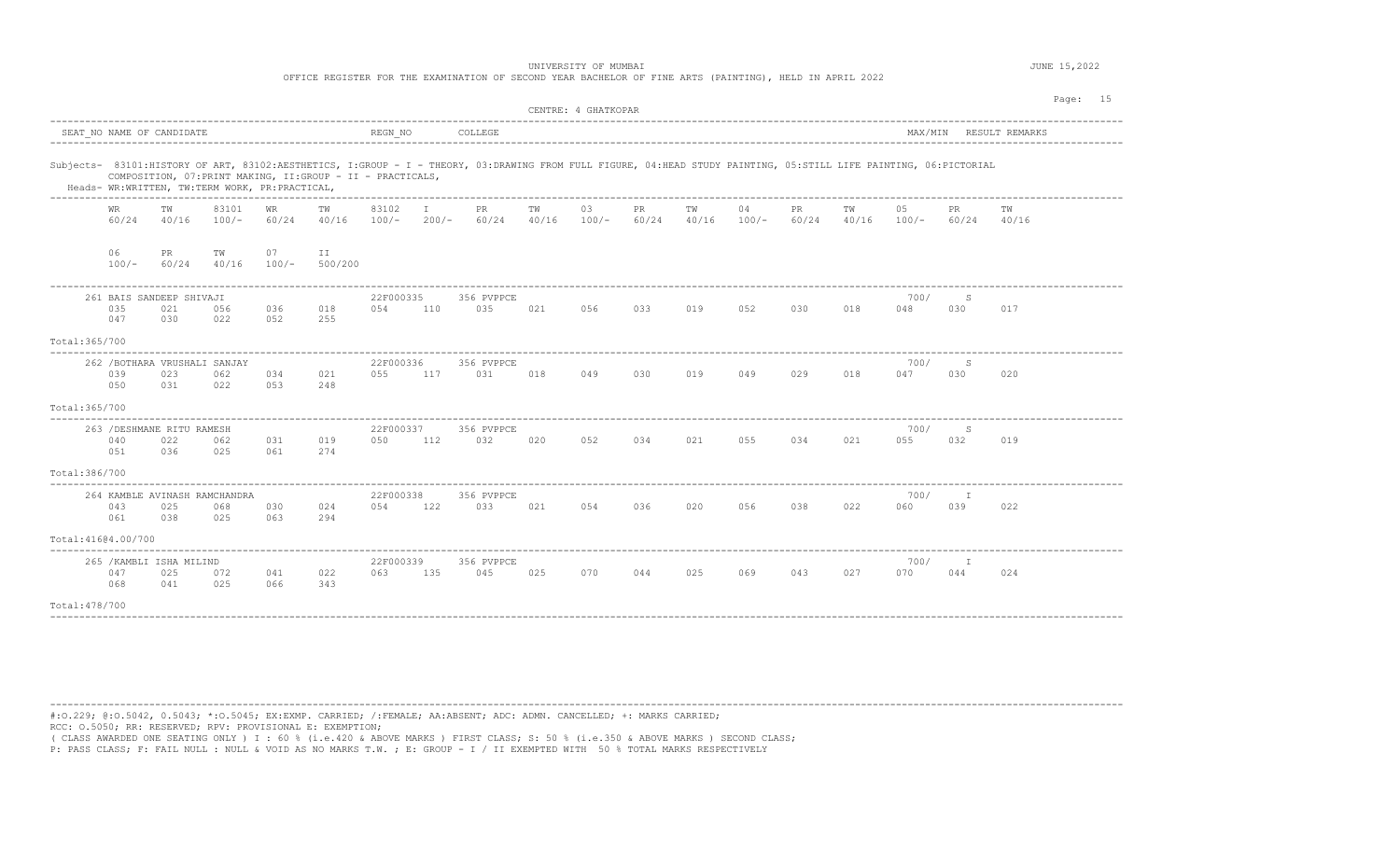OFFICE REGISTER FOR THE EXAMINATION OF SECOND YEAR BACHELOR OF FINE ARTS (PAINTING), HELD IN APRIL 2022

|                     | CENTRE: 4 GHATKOPAR<br>SEAT NO NAME OF CANDIDATE<br>REGN NO<br>COLLEGE<br>MAX/MIN RESULT REMARKS |                                            |                                                |                    |                                                             |                  |                         |                                                                                                                                                                   |             |               |              |              |               |             |             | Page: 16      |                     |             |  |
|---------------------|--------------------------------------------------------------------------------------------------|--------------------------------------------|------------------------------------------------|--------------------|-------------------------------------------------------------|------------------|-------------------------|-------------------------------------------------------------------------------------------------------------------------------------------------------------------|-------------|---------------|--------------|--------------|---------------|-------------|-------------|---------------|---------------------|-------------|--|
|                     |                                                                                                  |                                            |                                                |                    |                                                             |                  |                         |                                                                                                                                                                   |             |               |              |              |               |             |             |               |                     |             |  |
|                     |                                                                                                  |                                            | Heads- WR:WRITTEN, TW:TERM WORK, PR:PRACTICAL, |                    | COMPOSITION, 07: PRINT MAKING, II: GROUP - II - PRACTICALS, |                  |                         | Subjects- 83101:HISTORY OF ART, 83102:AESTHETICS, I:GROUP - I - THEORY, 03:DRAWING FROM FULL FIGURE, 04:HEAD STUDY PAINTING, 05:STILL LIFE PAINTING, 06:PICTORIAL |             |               |              |              |               |             |             |               |                     |             |  |
|                     | <b>WR</b><br>60/24                                                                               | TW<br>40/16                                | 83101<br>$100/-$                               | <b>WR</b><br>60/24 | TW<br>40/16                                                 | 83102<br>$100/-$ | $\mathbf{I}$<br>$200/-$ | PR<br>60/24                                                                                                                                                       | TW<br>40/16 | 03<br>$100/-$ | PR<br>60/24  | TW<br>40/16  | 04<br>$100/-$ | PR<br>60/24 | TW<br>40/16 | 05<br>$100/-$ | PR<br>60/24         | TW<br>40/16 |  |
|                     | 06<br>$100/-$                                                                                    | PR<br>60/24                                | TW<br>40/16                                    | 07<br>$100/-$      | II<br>500/200                                               |                  |                         |                                                                                                                                                                   |             |               |              |              |               |             |             |               |                     |             |  |
|                     | 040<br>066                                                                                       | 266 KARANDIKAR ATHARVA VIVEK<br>025<br>047 | 065<br>0.31                                    | 034<br>078         | 024<br>354                                                  | 22F000340<br>058 | 123                     | 356 PVPPCE<br>042                                                                                                                                                 | 026         | 068           | 046          | 024          | 070           | 045         | 027         | 700/<br>072   | 043                 | 023         |  |
| Total: 477/700      |                                                                                                  |                                            |                                                |                    |                                                             |                  |                         |                                                                                                                                                                   |             |               |              |              |               |             |             |               |                     |             |  |
|                     | $\mathbb{A}$<br>000                                                                              | 267 / KASALE SEJAL SANTOSH<br>A<br>A       | 000<br>$\mathbb{A}$                            | A<br>000           | A<br>000F                                                   | 22F000341<br>000 | 000                     | 356 PVPPCE<br>$\mathbb{A}$                                                                                                                                        | A           | 000           | $\mathbb{A}$ | $\mathbb{A}$ | 000           | A           | A           | 700/<br>000   | А                   | ABS<br>А    |  |
| Total:              | /700                                                                                             |                                            |                                                |                    |                                                             |                  |                         |                                                                                                                                                                   |             |               |              |              |               |             |             |               |                     |             |  |
|                     | 040<br>060                                                                                       | 268 MORE ATHARVA MILIND<br>021<br>039      | 061<br>025                                     | 032<br>064         | 020<br>304                                                  | 22F000342<br>052 | 113                     | 356 PVPPCE<br>038                                                                                                                                                 | 023         | 061           | 039          | 022          | 061           | 036         | 022         | 700/<br>058   | Ι.<br>038           | 022         |  |
| Total: 41703.00/700 |                                                                                                  |                                            |                                                |                    |                                                             |                  |                         |                                                                                                                                                                   |             |               |              |              |               |             |             |               |                     |             |  |
|                     | 041<br>054                                                                                       | 269 / MORE DIKSHA SIDDHARTH<br>027<br>040  | 068<br>026                                     | 038<br>066         | 023<br>285                                                  | 22F000343<br>061 | 129                     | 356 PVPPCE<br>032                                                                                                                                                 | 020         | 052           | 035          | 019          | 054           | 037         | 022         | 700/<br>059   | $\mathbb{I}$<br>035 | 019         |  |
| Total: 41406.00/700 |                                                                                                  |                                            |                                                |                    |                                                             |                  |                         |                                                                                                                                                                   |             |               |              |              |               |             |             |               |                     |             |  |
|                     | 038<br>050                                                                                       | 270 / SAWANT SAKSHI SATISH<br>022<br>032   | 060<br>023                                     | 041<br>055         | 019<br>264                                                  | 22F000344<br>060 | 120                     | 356 PVPPCE<br>032                                                                                                                                                 | 019         | 051           | 032          | 021          | 053           | 034         | 021         | 700/<br>055   | S<br>032            | 018         |  |
| Total: 384/700      |                                                                                                  |                                            |                                                |                    |                                                             |                  |                         |                                                                                                                                                                   |             |               |              |              |               |             |             |               |                     |             |  |

---------------------------------------------------------------------------------------------------------------------------------------------------------------------------------------- #:O.229; @:O.5042, 0.5043; \*:O.5045; EX:EXMP. CARRIED; /:FEMALE; AA:ABSENT; ADC: ADMN. CANCELLED; +: MARKS CARRIED; RCC: O.5050; RR: RESERVED; RPV: PROVISIONAL E: EXEMPTION;

( CLASS AWARDED ONE SEATING ONLY ) I : 60 % (i.e.420 & ABOVE MARKS ) FIRST CLASS; S: 50 % (i.e.350 & ABOVE MARKS ) SECOND CLASS;<br>P: PASS CLASS; F: FAIL NULL : NULL & VOID AS NO MARKS T.W. ; E: GROUP - I / II EXEMPTED WITH